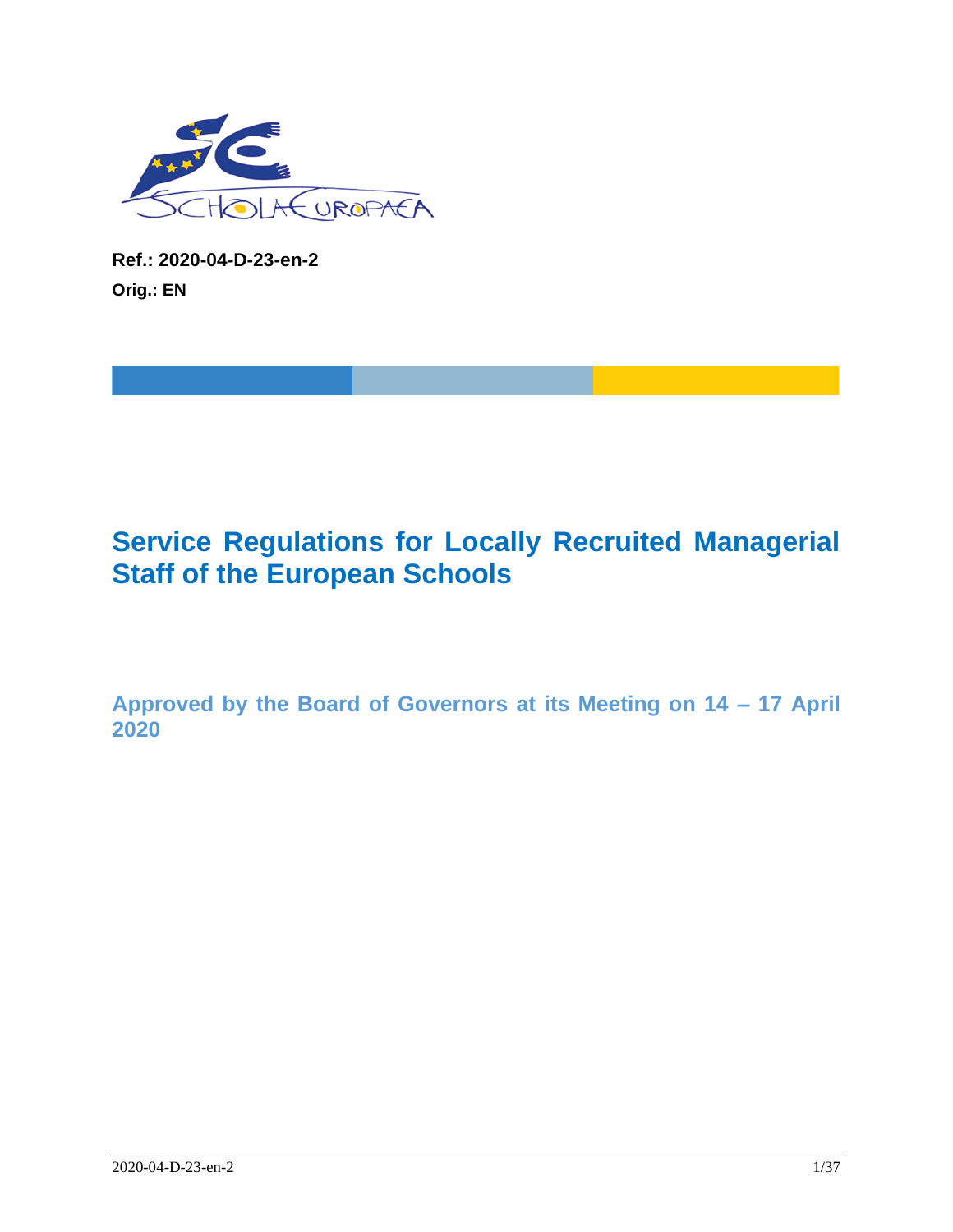# **Contents**

### **Chapter I – General provisions**

- Art. 1 General Principle
- Art. 2 Scope
- Art. 3 Legal status applicable
- Art. 4 Definitions
- Art. 5 Implementation

### **Chapter II – Recruitment and conclusion of contracts**

- Art. 6 Recruitment pre-conditions
- Art. 7 Recruitment procedure
- Art. 8 Qualifications and other requirements
- Art. 9 Conclusion of contract

#### **Chapter III – Period of employment**

- Art. 10 Length of contract
- Art. 11 Probationary period
- Art. 12 End of the contract

#### **Chapter IV – Rights and obligations**

- Art. 13 Representation
- Art. 14 Right of association
- Art. 15 Professional development
- Art. 16 Evaluation
- Art. 17 Personal file
- Art. 18 External professional activities
- Art. 19 Obligation of loyalty, integrity and confidentiality
- Art. 20 Information
- Art. 21 Obligation of residence
- Art. 22 Other obligations

### **Chapter V – Duties and working conditions**

- Art. 23 Hours of work
- Art. 24 Leave
- Art. 25 Sickness and accident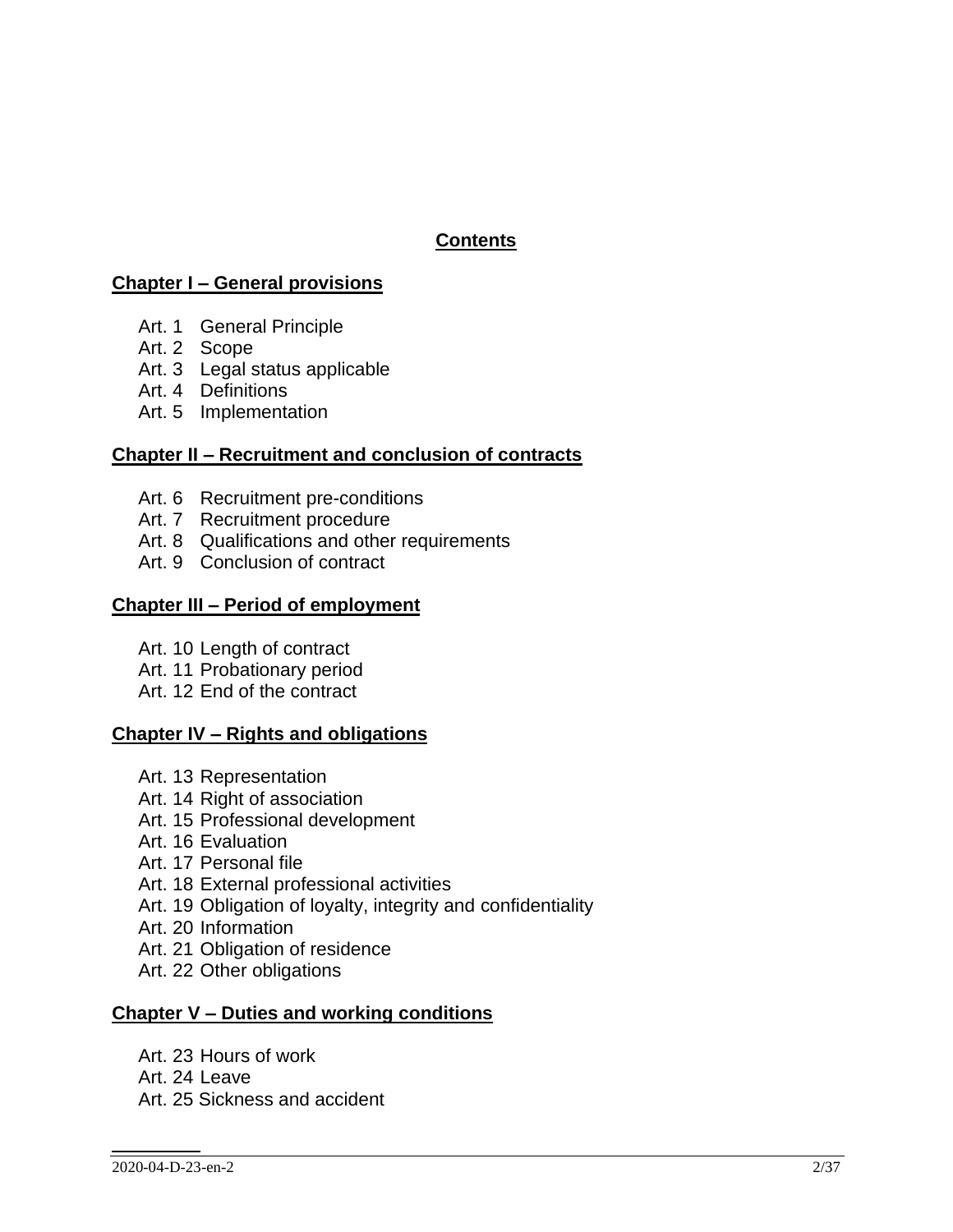#### **Chapter VI – Emoluments**

Art. 26 Remuneration Art. 27 Increments Art. 28 Initial step Art. 29 Emoluments Art. 30 Removal costs Art. 31 Installation allowance Art. 32 Mobility Art. 33 School fees Art. 34 Mission expenses Art. 35 Travel expenses Art. 36 Overpayments

#### **Chapter VII – Social security and taxes**

Art. 37 Social security and taxes

#### **Chapter VIII – Legal procedures**

- Art. 38 Misconduct
- Art. 39 Internal procedure
- Art. 40 Recourse to law

#### **Chapter IX – Final provisions**

Art. 41 Final provisions

- **Annex 1: Salary scales for locally recruited members of the managerial staff of the European Schools recruited after 30 April 2020**
- **Annex 2: List of collective agreements referred to in Article 3.2**
- **Annex 3**: **Content of the administrative and management of personal data files**
- **Annex 4: Provisions for Implementing Article 28 of the Service Regulations pertaining to determination of the entry level step on the scale**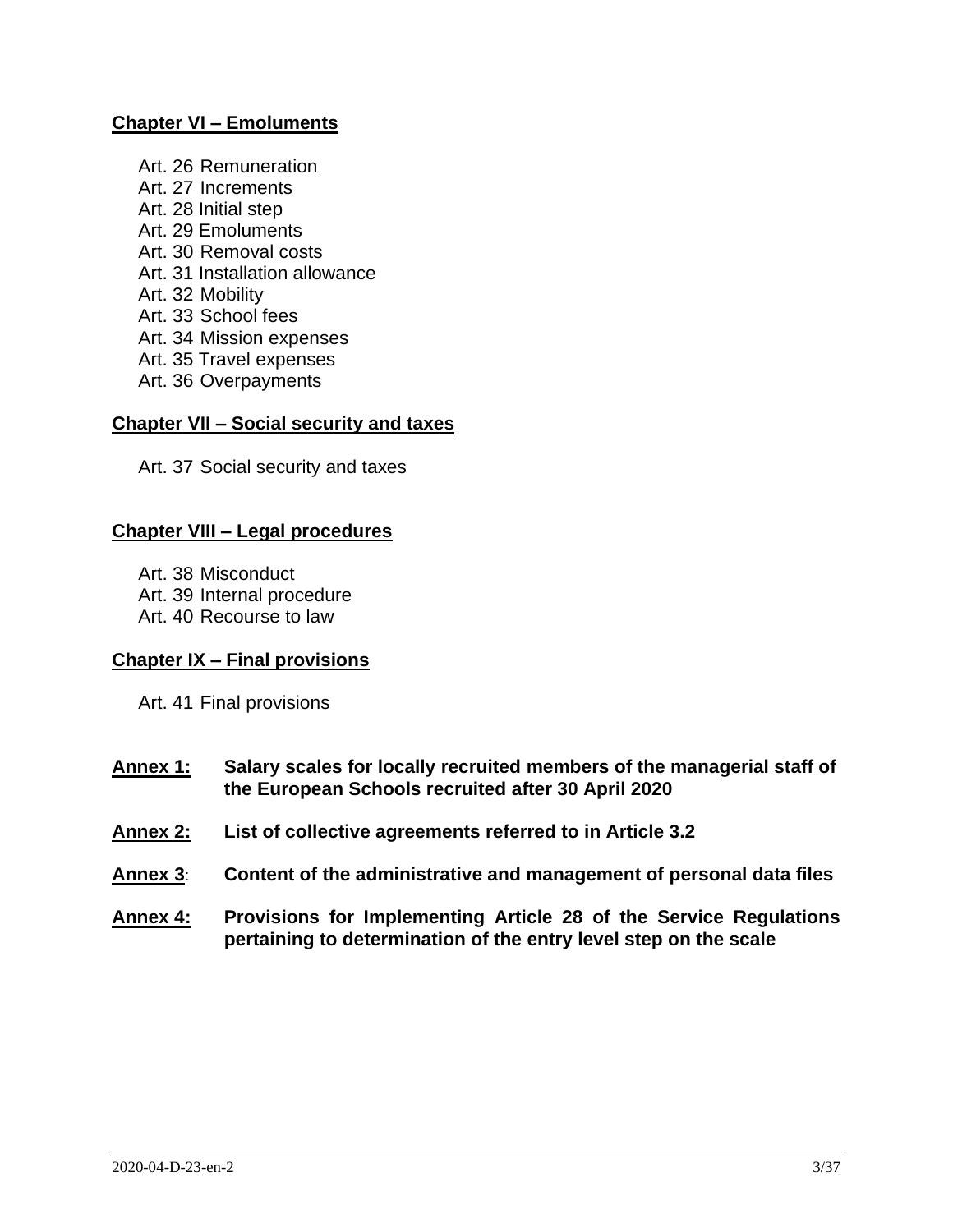### **Service Regulations for Locally Recruited Members of the Managerial Staff of the European Schools**

THE BOARD OF GOVERNORS OF THE EUROPEAN SCHOOLS

having regard to Article 12.1 of the *Convention defining the Statute of the European Schools* of 21 June 1994,

intending to ensure that the rules applicable to locally recruited members of the managerial staff are in line with fundamental rights as laid down in the *Charter of Fundamental Rights of the European Union,*

HAS ADOPTED THESE SERVICE REGULATIONS: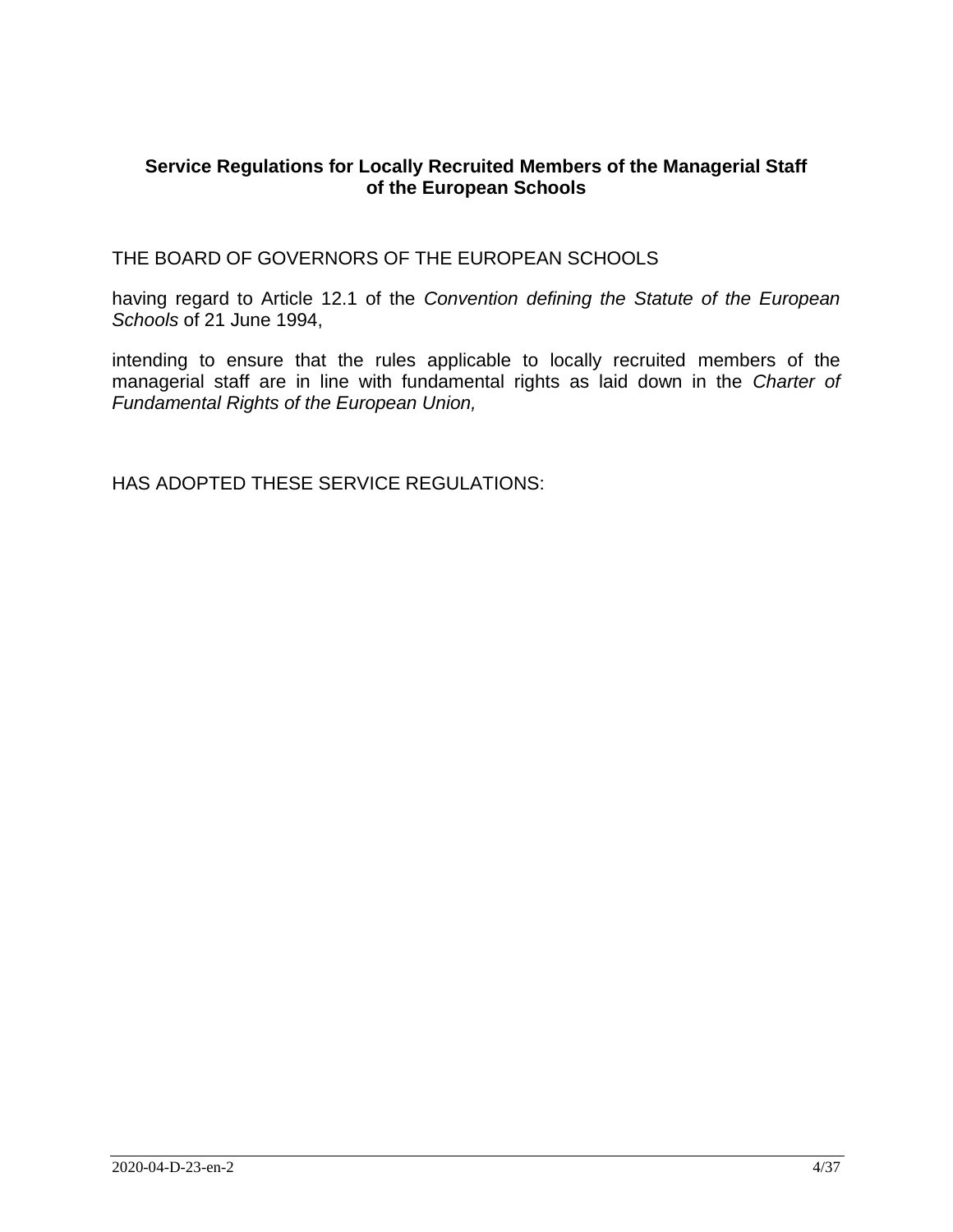# **Chapter I**

# **General provisions**

# **Article 1**

# **General principle**

Managerial and executive administrative posts created by the Board of Governors and shown in the organigram shall be held as a matter of priority by members of the seconded staff. In case no qualified candidates for secondment have been presented, the post can be filled on a permanent or a temporary base by a locally recruited member of staff.

# **Article 2**

### **Scope**

These Service Regulations, adopted by the Board of Governors pursuant to Article 12 of the Convention defining the Statute of the European Schools, shall apply to all staff members referred to in Article 4 point 3.

# **Article 3**

# **Legal status applicable**

1. Locally recruited members of the administrative managerial staff of the European Schools are part of the management team and shall be subject to these Service Regulations, which apply within the framework of the legislation of the host country. The effect of application of these Service Regulations may not be to deprive those members of staff of the protection afforded to them by the 'mandatory provisions' of the host country. If there is any contradiction between the terms of these Service Regulations and the legislation of the host country, it is the latter which shall prevail.

2. For the purpose of these Service Regulations, 'mandatory provisions' shall mean provisions which the binding law of the host country does not allow to be breached by agreement between parties as well as collective agreements in their respective valid version listed in Annex 2.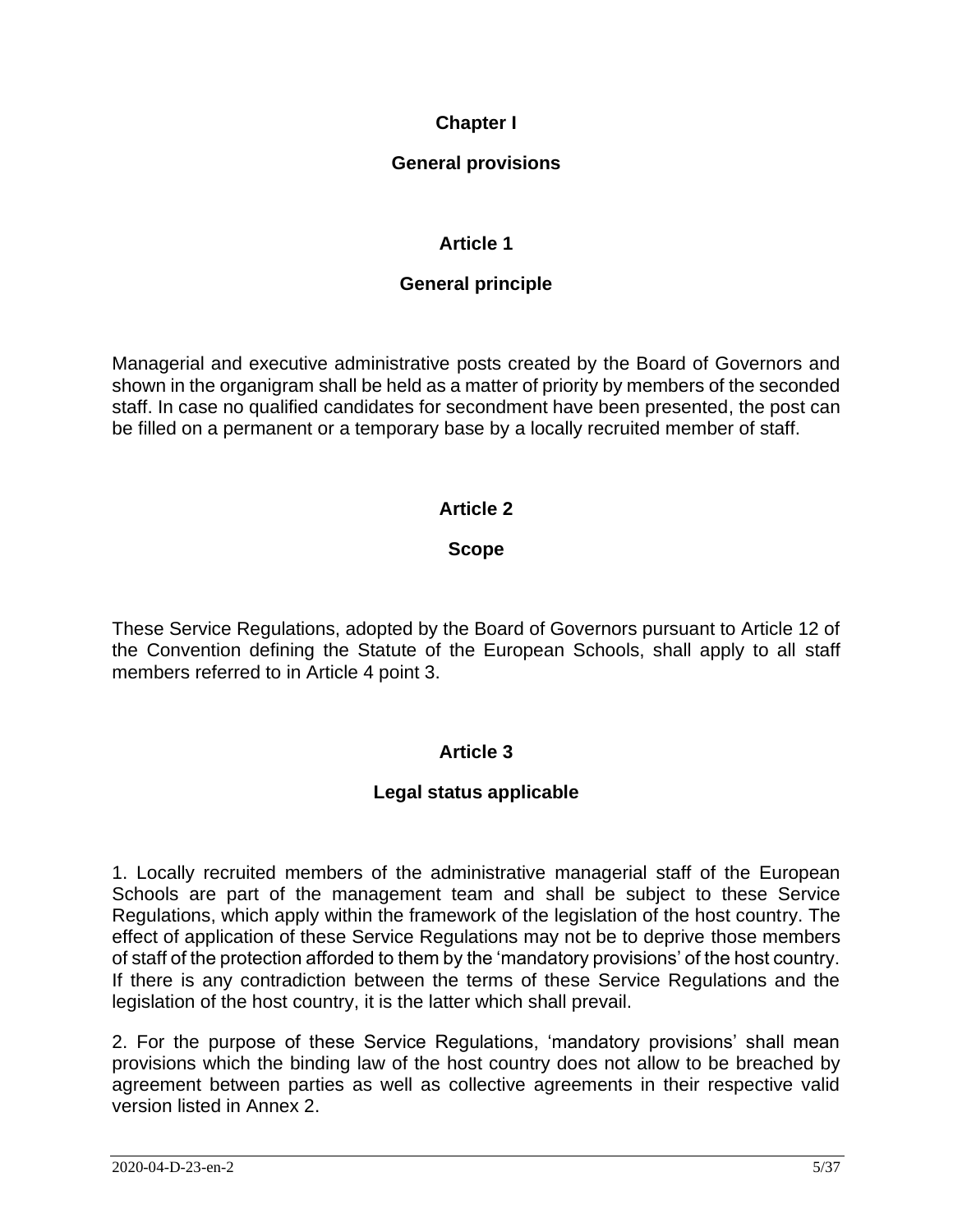# **Definitions**

For the purpose of these Service Regulations, the meaning of the terms listed below shall be as follows:

- 1. 'Statute of the European Schools': the Convention of 21 June 1994 defining the Statute of the European Schools;
- 2. 'European School' or 'School': any educational establishment whose setting up is decided by the Board of Governors on the basis of the Statute of the European Schools and the Office of the Secretary-General of the European Schools;
- 3. 'Locally recruited member of the managerial staff': locally recruited Deputy Directors for Finance and Administration as referred to in Article 6 (a) and 11 of the Regulations for Members of the Seconded Staff of the European Schools and Managerial Staff as referred to in Article 6 (c) of the Regulations for Members of the Seconded Staff of the European Schools.
- 4. 'Management': the Secretary-General of the European Schools and/or Director of a European School;
- 5. 'Contract': the agreement concluded between the European School**s** and the locally recruited member of the managerial staff;
- 6. 'Members of the seconded staff': persons coming under the Regulations for Members of the Seconded Staff of the European Schools**.**

# **Article 5**

# **Implementation**

1. The Directors and the Secretary-General shall be responsible for the application of these Service Regulations within the scope of their respective competence.

2. The Secretary-General of the European Schools shall guide the Directors in implementing and applying these Service Regulations.

3. Locally recruited members of the managerial staff employed at the Office of the Secretary-General of the European schools shall be under the authority of the Secretary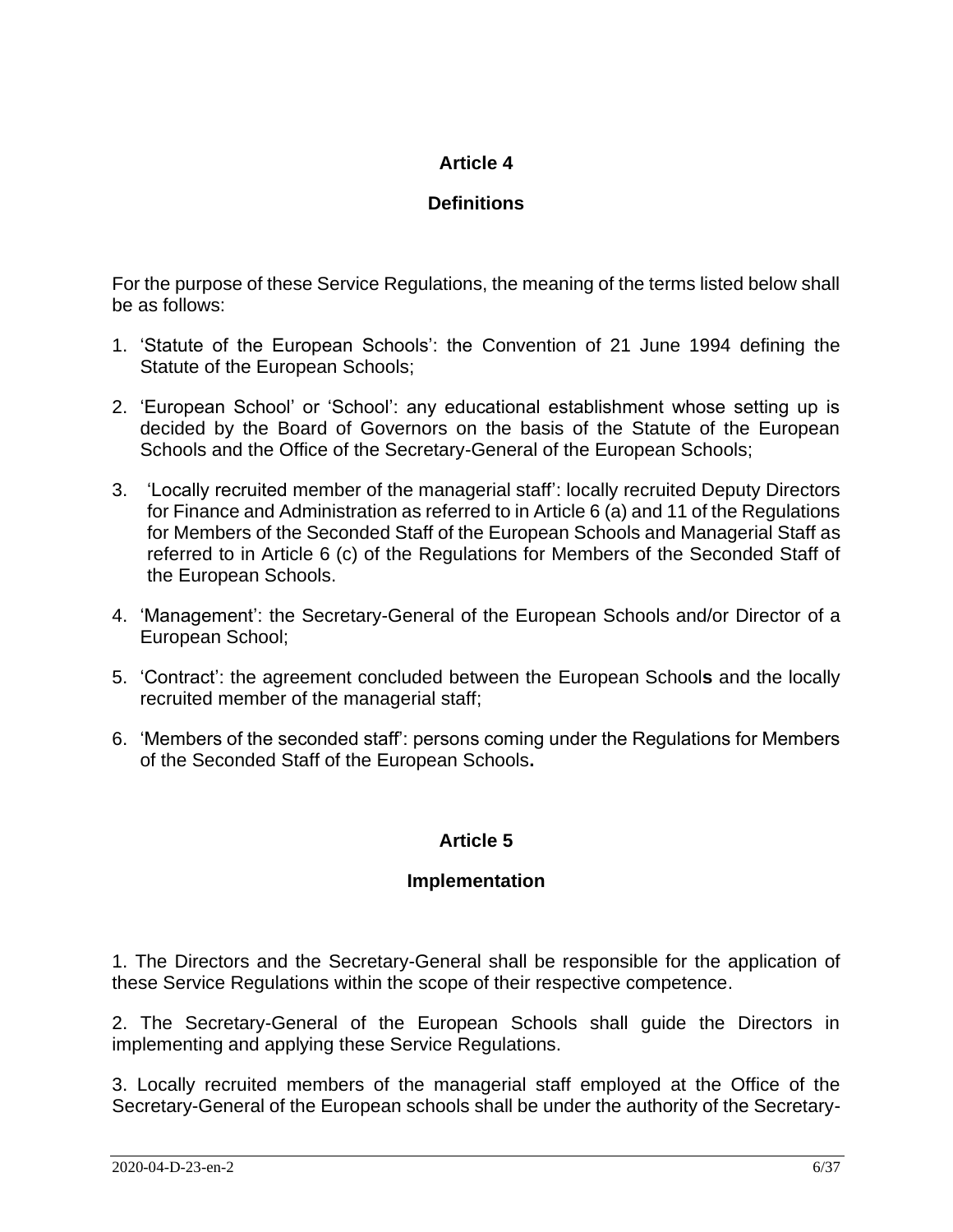General. They shall be accountable to the Secretary-General for performance of the duties assigned to them in conformity with these Service Regulations and their contract.

4. Locally recruited Deputy Directors for Finance and Administration shall be under the authority of the Director with respect to the carrying out of their assignment and the operation of the School. They shall be accountable to the Director for performance of the duties assigned to them in conformity with these Service Regulations, the Article 11 of the Regulations for Members of the Seconded Staff and their contract.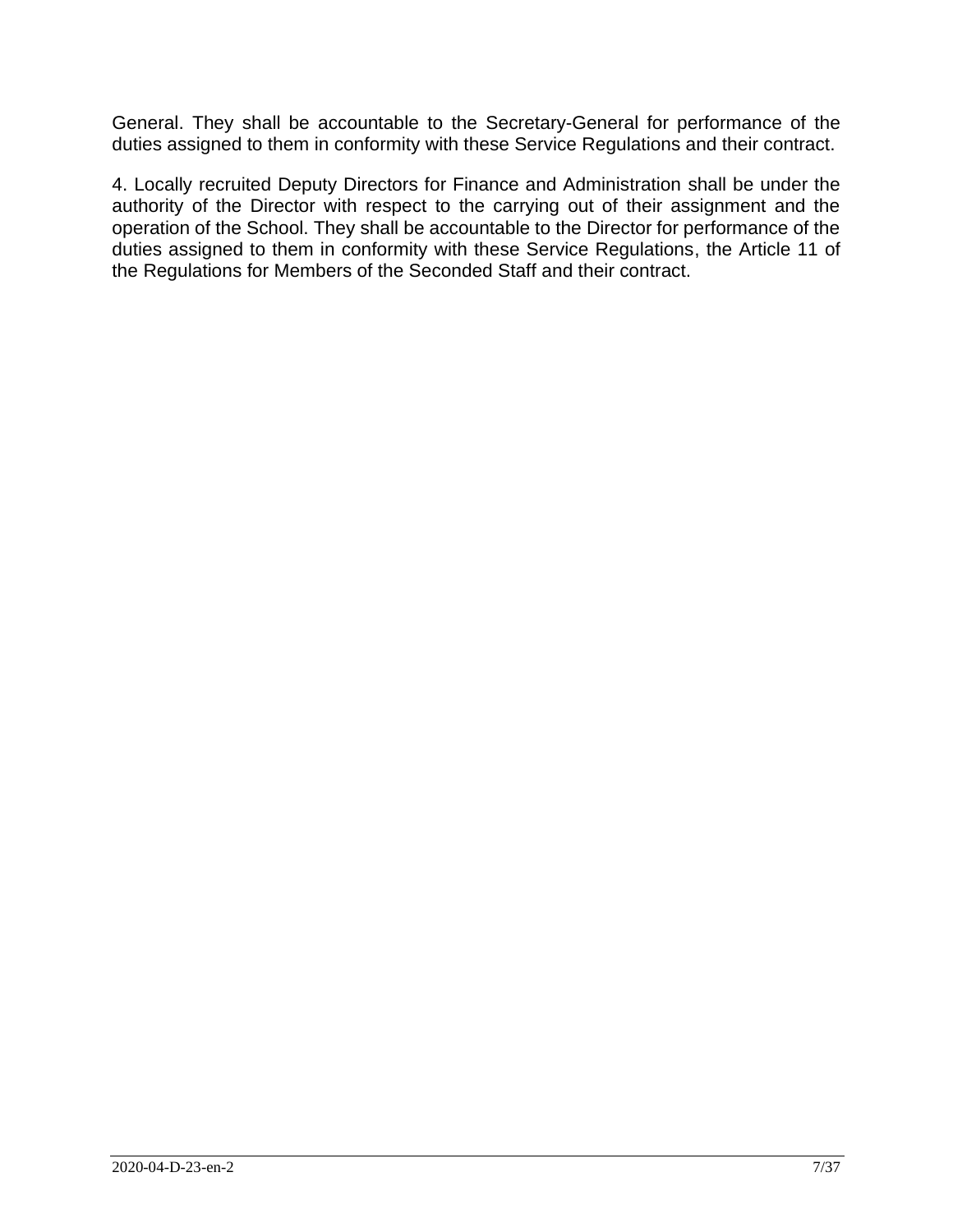# **Chapter II**

# **Recruitment and conclusion of contracts**

# **Article 6**

# **Recruitment pre-conditions**

1. Administrative managerial staff as defined in Article 4.3 of this Service Regulations shall only be recruited locally in case no qualified candidate for secondment can be appointed.

Before opening the function for local recruitment, the function must have been published for secondment at least once.

2. Paragraph 1 does not apply in case of a temporary replacement of a member of the administrative managerial staff.

# **Article 7**

# **Recruitment procedure**

1. The job offer shall be published on the website of the Office of the Secretary-General and the School concerned and in national or international media at least two weeks before the selection of the candidates. In addition, the job offer shall be circulated among the schools.

2. The job offer shall contain the following information:

- the nature of the duties,
- the number of weekly hours,
- where applicable, a reference to the probationary period,
- the requirements to perform the duties,
- the place of work,
- where applicable, the intention to constitute a reserve list for future recruitment and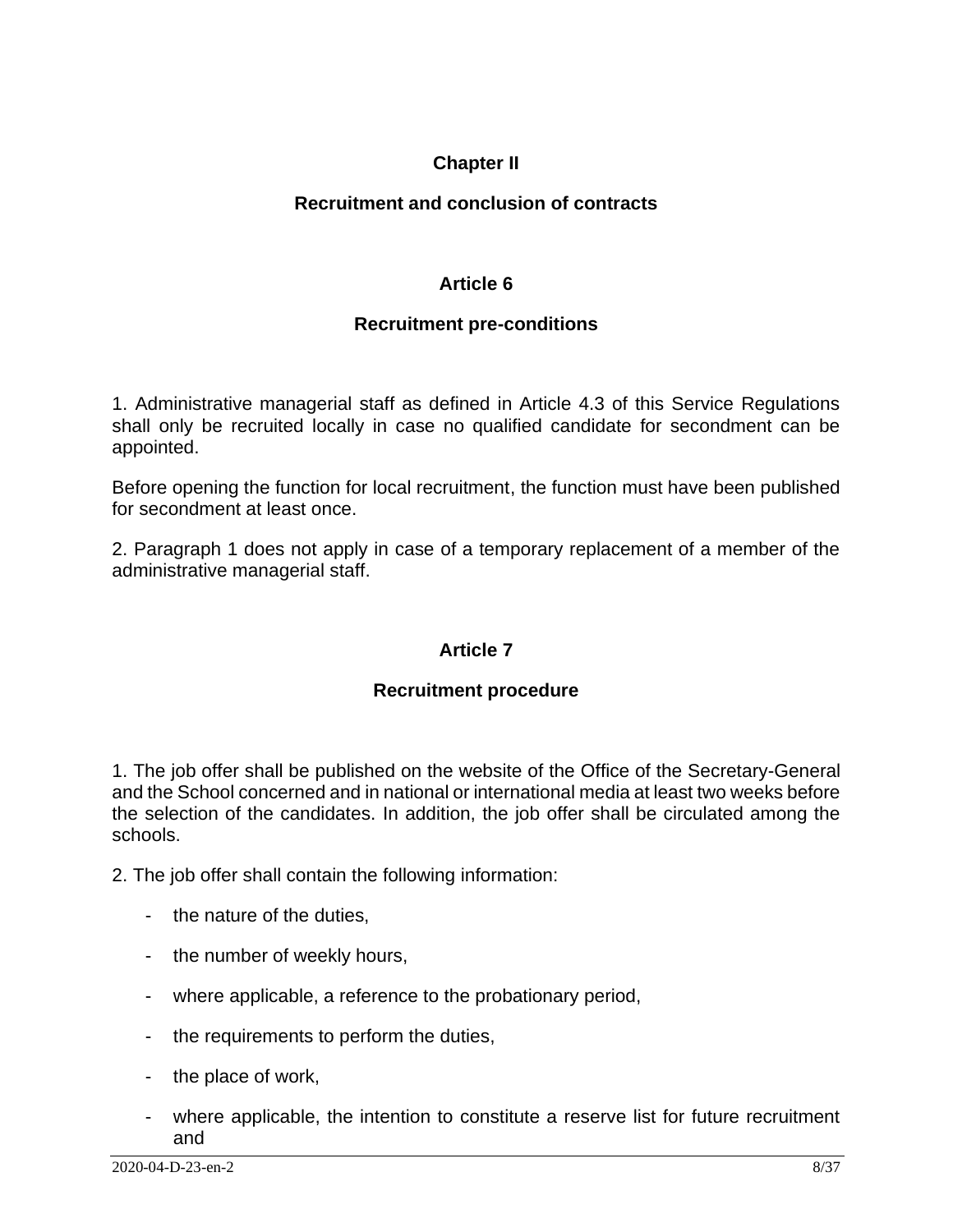- the method of application.

3. During the selection procedure all candidates are treated equally.

4. No distinction shall be made on the basis of personal factors when they have no connection with the post or the nature of the undertaking. Thus, the employer may, in particular, not make a distinction on the basis of age, sex, marital status, medical history, race, colour, national or ethnic ancestry or origin, political or philosophical convictions, sexual orientation or a disability.

5. All information concerning the candidate shall be treated confidentially.

6. Candidates whose applications have not been successful shall be informed in writing by the Director within 20 working days after the finalisation of the recruitment procedure.

# **Article 8**

### **Qualifications and other requirements**

1. Prior to the conclusion of a contract, a locally recruited member of the managerial staff shall prove by supporting documents that he/she has the qualifications required for the function for which he/she is to be recruited and shall meet the requirements specified in the relevant job offer.

2. He/she produces the appropriate character references as to his/her suitability for the performance of his/her duties in form of an official document.

3. Prior to the conclusion of a contract, and unless otherwise foreseen by binding national law, a candidate shall be required to produce a medical certificate of fitness, issued no more than three months previously by a doctor, testifying to the fact that his/her state of health neither impedes him/her to take up his/her duties.

The costs incurred by the candidate for requesting the certificate shall be reimbursed.

# **Article 9**

# **Conclusion of contract**

1. The recruitment of a locally recruited member of the managerial staff shall involve the signing of a written contract, whereby the staff member undertakes to adhere to the provisions of these Service Regulations.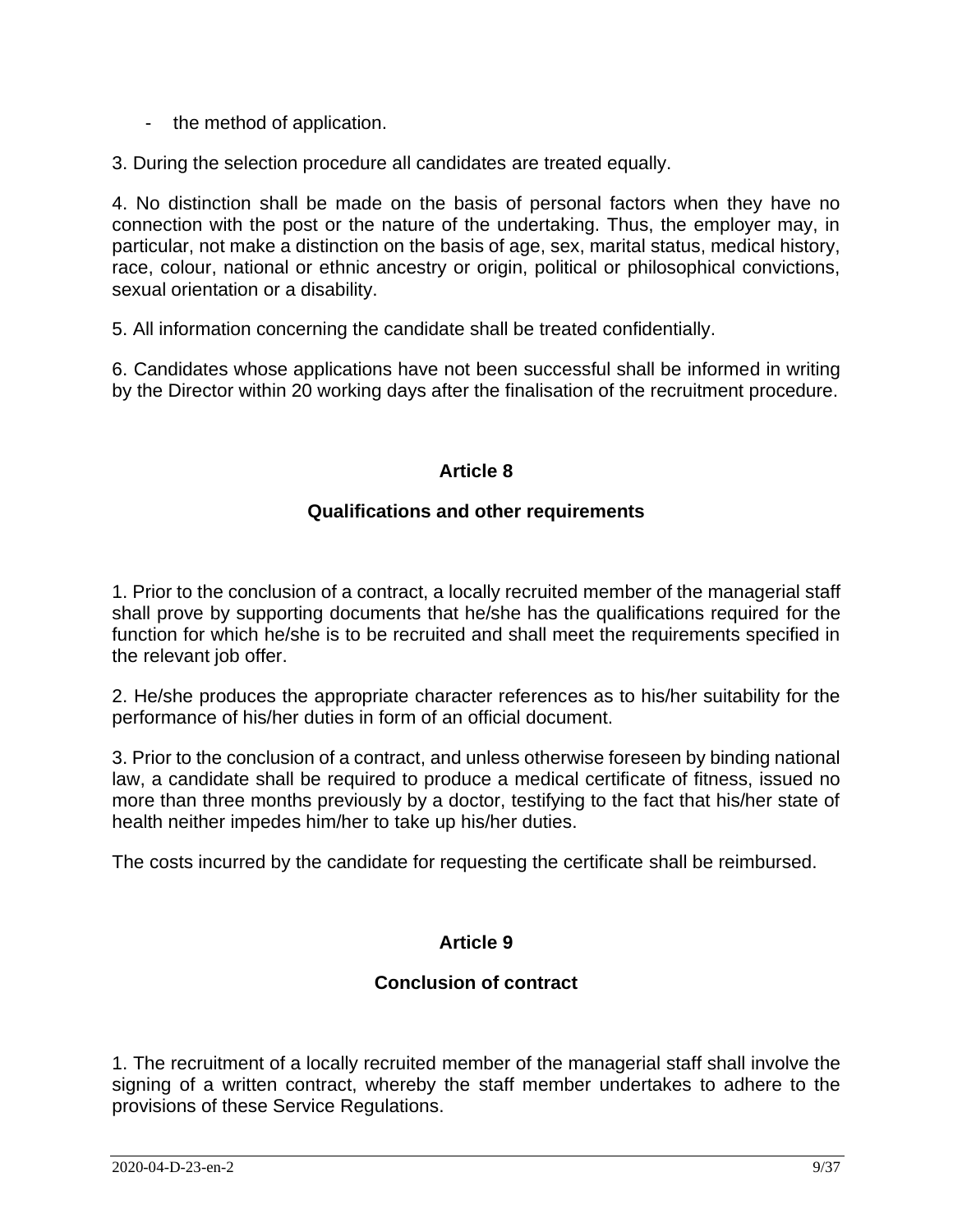- 2. The following must be mentioned in the contract:
- a) the name and address of the contracting parties;
- b) the date on which the member of staff is to take up the post;
- c) the duration of the contract;
- d) the place of work;
- e) the duties and responsibilities carried by the post to be filled;
- f) the grading in the occupational category and the remuneration carried;
- g) the weekly hours;
- h) the probationary period provided for in Article 11 where applicable;
- i) the period of notice required for termination of employment;
- j) the applicability of these Service Regulations.

3. Locally recruited members of the managerial staff shall begin to perform the duties assigned to them on the date their contract enters into force. In any event, they may not take up his/her duties before signing the contract.

4. The School provides the locally recruited member of the managerial staff with a copy of these Service Regulations, a copy of the General Rules of the European Schools and – where applicable – with a copy of any other additional internal rules before signing the contract. Instead of a copy also a reference of the electronic version of the rules can be provided.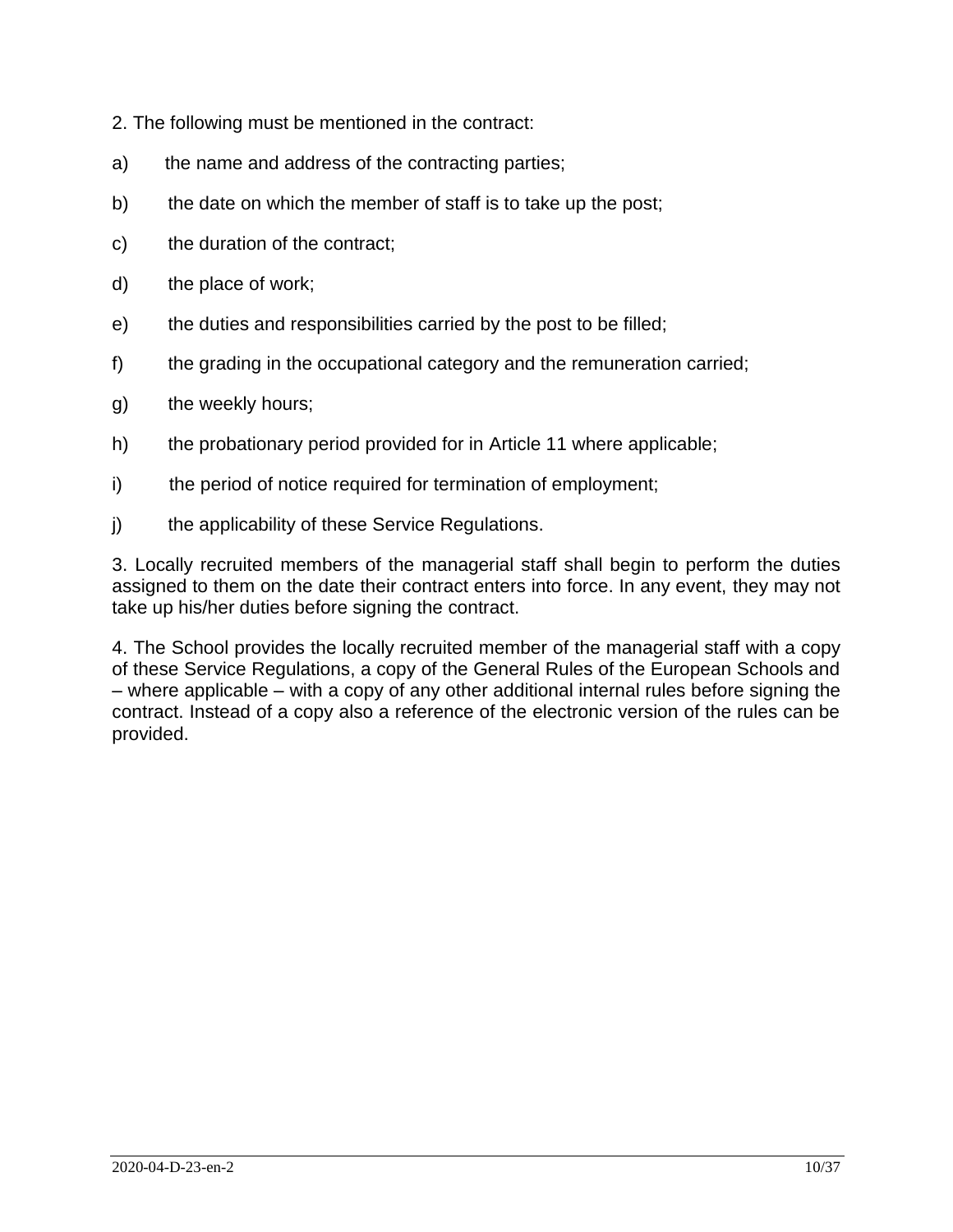# **Chapter III**

# **Period of employment**

# **Article 10**

### **Length of contract**

1. The contract of employment shall be drawn up in writing for an indefinite period in the case of permanent staff and for a fixed period in the case of a temporary replacement.

2. The law of the host country will apply in the event of successive renewals of a fixedterm contract.

# **Article 11**

# **Probationary period**

Notwithstanding binding national law and without prejudice to Article 32.3 of these Service Regulations, the contract shall foresee a probationary period of one year.

# **Article 12**

# **End of the contract**

The contract of employment shall end in the circumstances and under the conditions provided for by the legislation of the host country.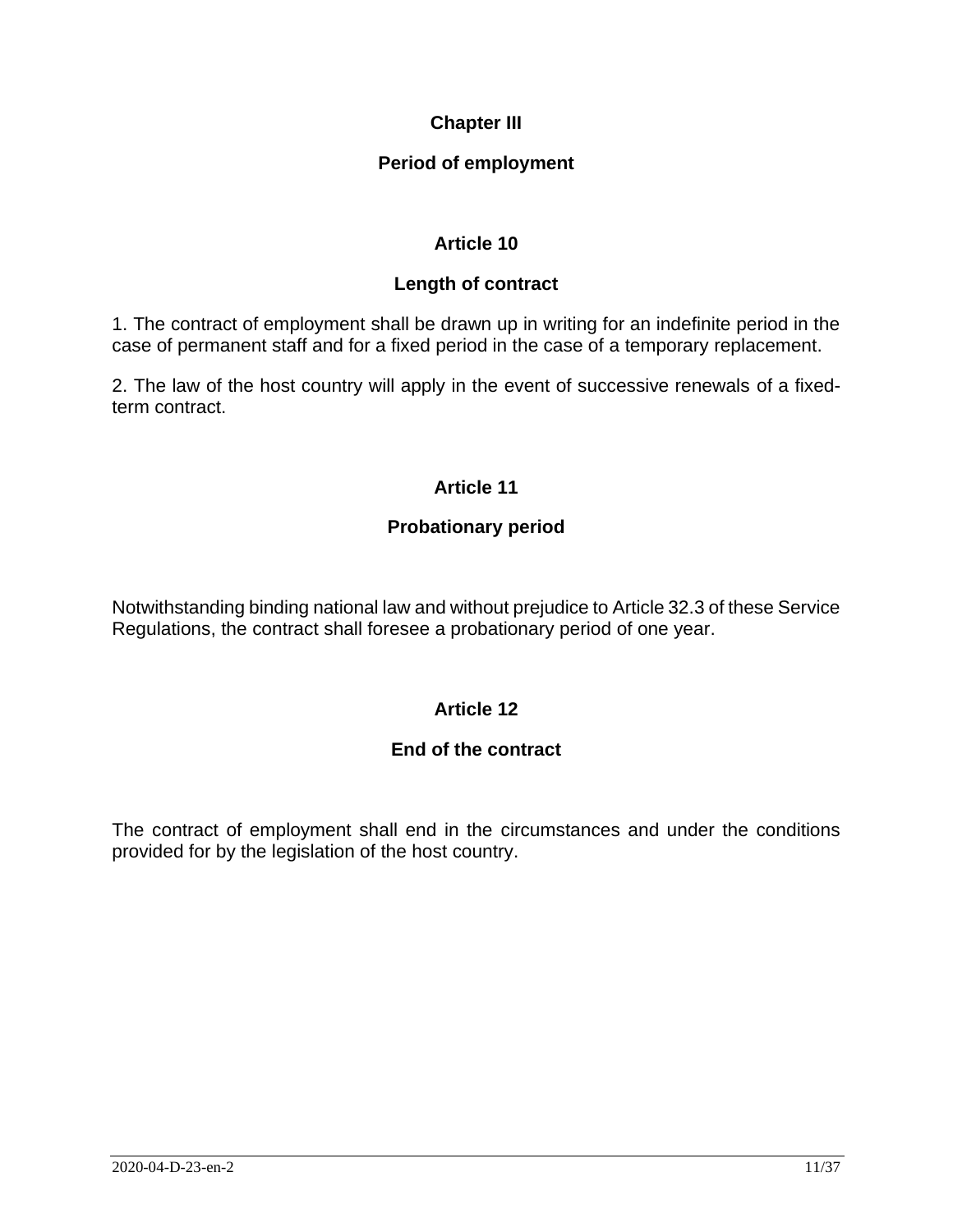# **Chapter IV**

### **Rights and obligations**

# **Article 13**

### **Representation**

1. Locally recruited members of the managerial staff are represented by the representatives of the Administrative and Ancillary Staff (AAS) referred to in Article 15 of the Regulations for Members of the Administrative and Ancillary Staff of the European Schools.

2. These staff members with at least a two-year contract and in the service for more than six months shall be entitled to vote. They are not entitled to stand for election.

### **Article 14**

#### **Right of association**

Locally recruited members of the managerial staff shall be entitled to exercise the right of association; they may in particular be members of trade unions or professional associations and may hold office.

# **Article 15**

#### **Professional development**

The management shall facilitate such further professional development of locally recruited members of the managerial staff as is compatible with the requirements of the proper functioning of the service.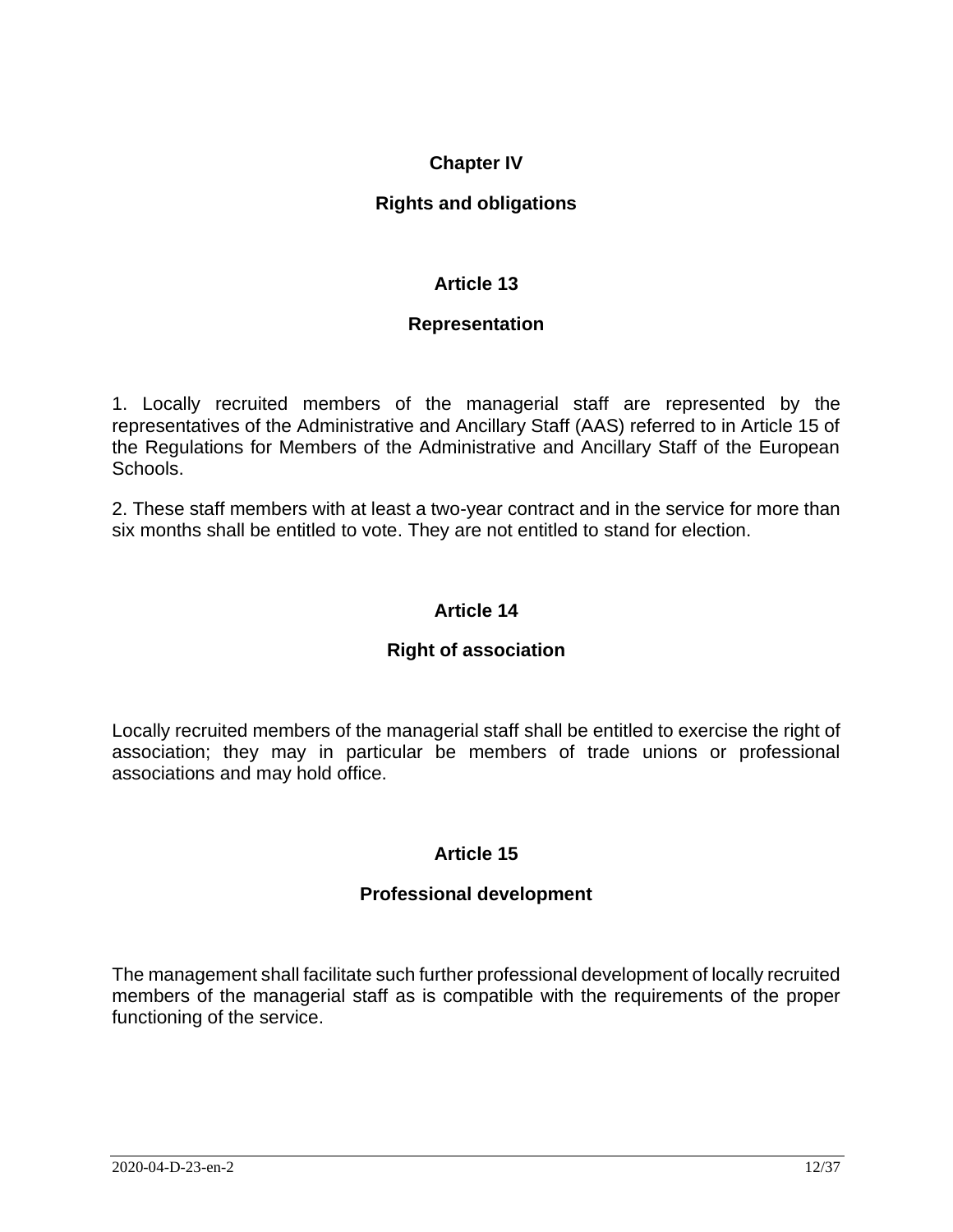# **Evaluation**

1. Locally recruited Deputy Directors for Finance and Administration shall be evaluated in line with the Implementing Rules for the Performance Assessment of Deputy Directors for Finance and Administration of the European Schools.

2. Other locally recruited members of the managerial staff shall be evaluated before the end of the first year of service. Subsequent reports shall be produced every two years.

# **Article 17**

# **Personal file**

For each locally recruited member of the managerial staff a personal file has to be established in line with the requirements established in Annex 3 of these Service Regulations.

# **Article 18**

# **External professional activities**

1. Locally recruited members of the managerial staff shall be free to engage in other external professional activities provided that these are compatible with the proper performance of the duties assigned to them in conformity with their contract.

2. They shall notify their professional activities and shall ask the management for prior authorisation. The authorisation will be given provided that the locally recruited managerial staff member will not engage in business or in any employment or activity that may conflict with the interests of the service. Where the staff member finds himself/herself in a situation of conflict of interests or notices the possibility thereof, he/she shall immediately notify it to the management.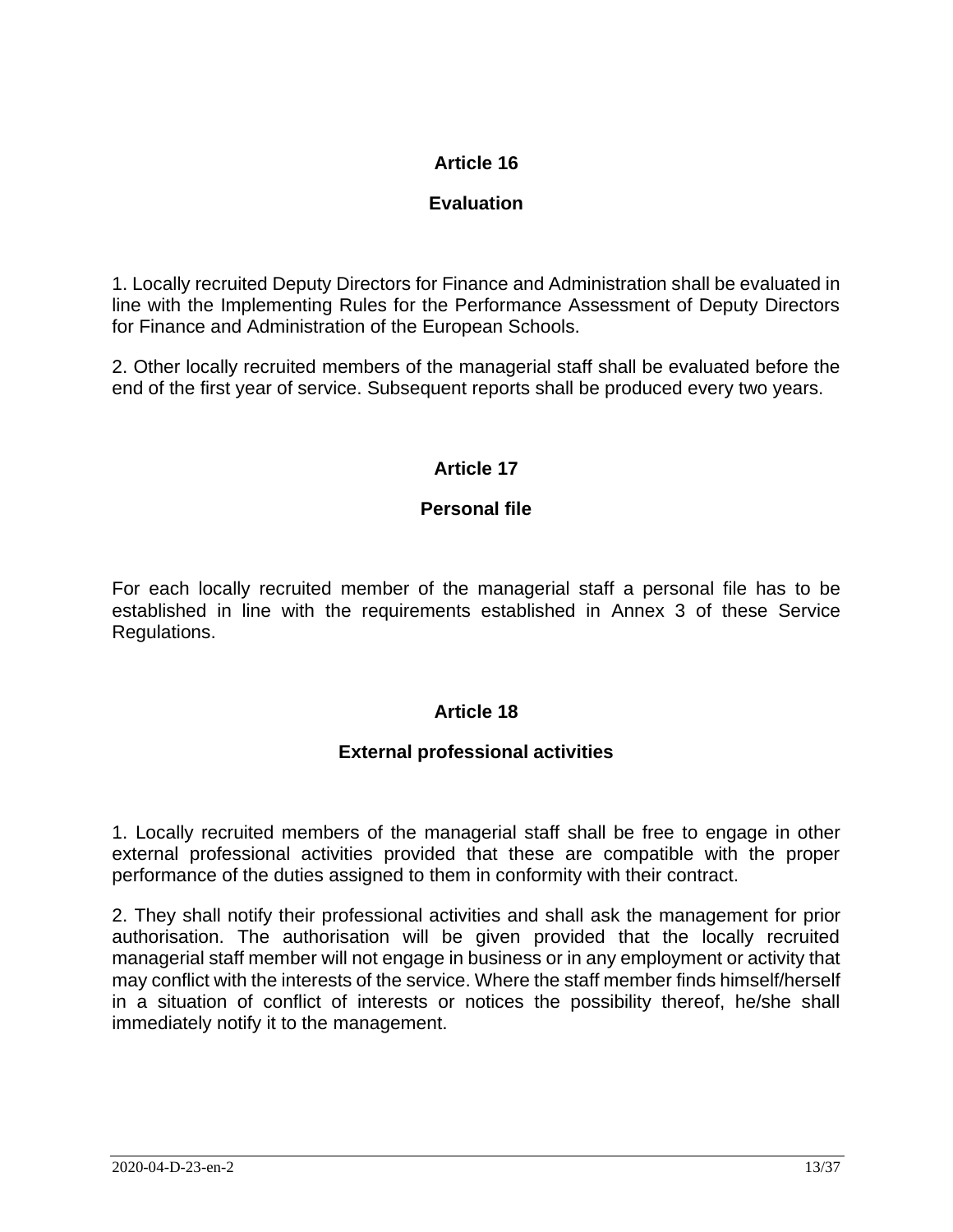# **Obligation of loyalty, integrity and confidentiality**

1. Locally recruited members of the managerial staff shall perform their duties and conduct themselves solely in the interests of the service, in accordance, in particular, with the instructions laid down in the General Rules of the European Schools.

2. Locally recruited members of the managerial staff shall abstain from any action and, in particular, any public expression of opinion which may reflect on their position and impair their ability to maintain their duty of loyalty towards the European Schools.

3. After termination of their service locally recruited member of the managerial staff shall exercise the greatest discretion with regard to all facts and information which came to their knowledge in the course of or in connection with the performance of their duties.

# **Article 20**

### **Information**

Locally recruited members of the managerial staff shall supply to the management all information relevant to their rights and obligations under these Service Regulations. Where there is any change to the circumstances as notified at the time of recruitment or thereafter, they shall inform the management without delay.

# **Article 21**

# **Obligation of residence**

Locally recruited members of the managerial staff shall reside at no greater distance from the location of the entity in which they are employed than is compatible with the proper performance of their duties.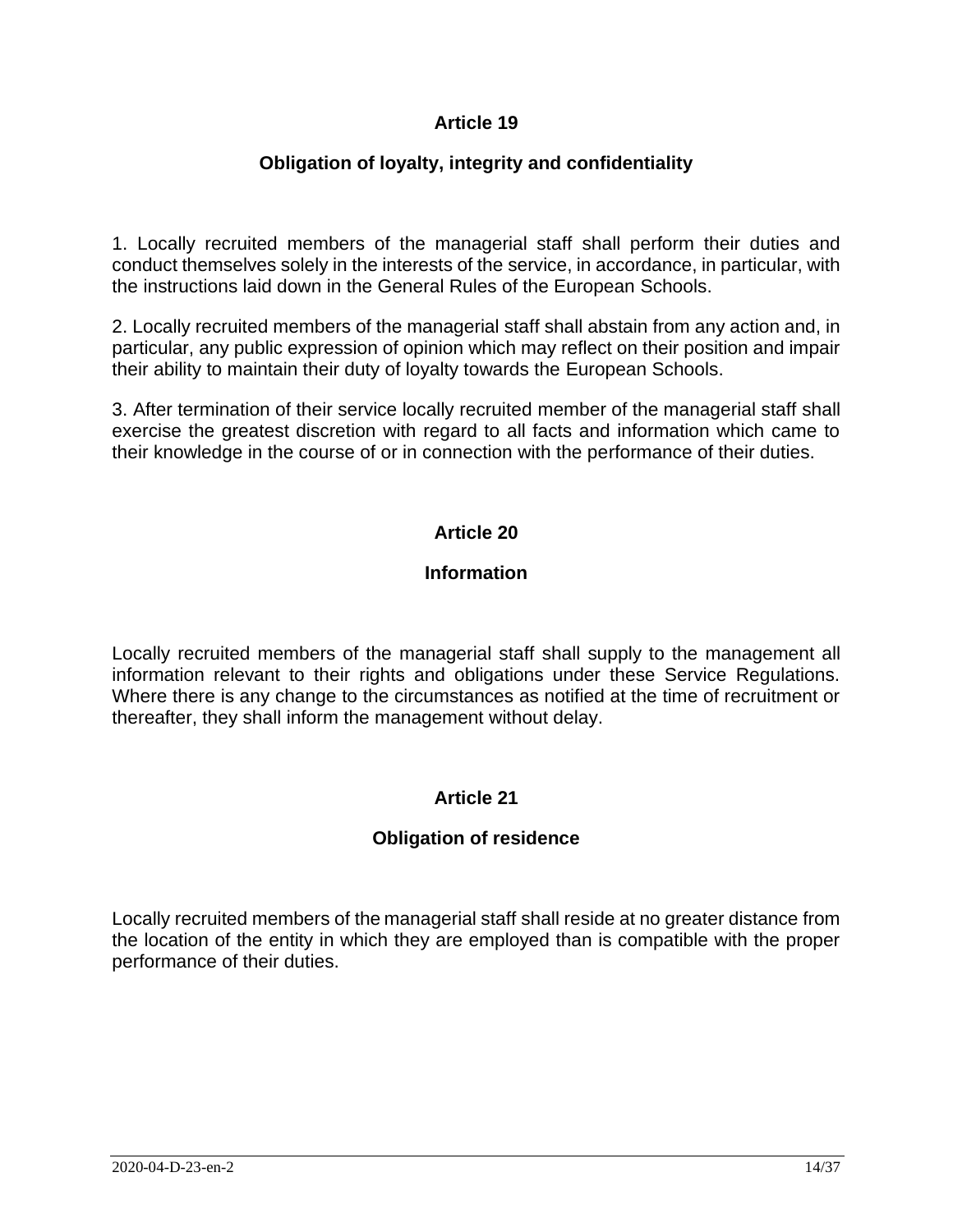# **Other obligations**

A locally recruited member of the managerial staff may be required to make good, in whole or in part, any damage suffered by the Office of the Secretary-General respectively the Schools as a result of misconduct on his/her part when performing his/her tasks in the interest of the service.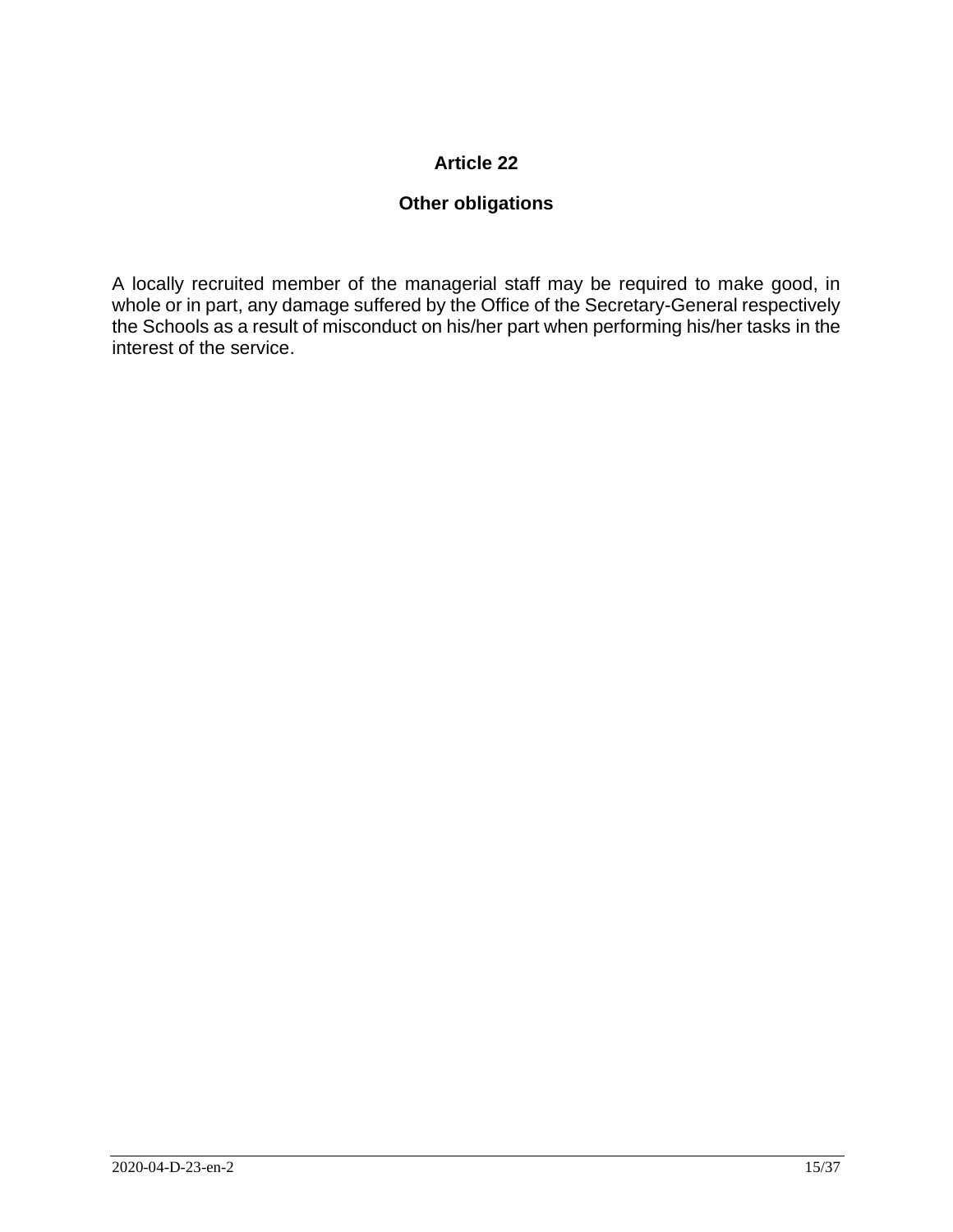# **Chapter V**

# **Duties and working conditions**

### **Article 23**

#### **Hours of work**

1. Full-time members of the locally recruited managerial staff shall normally work a 40 hours week unless this contradicts with binding national law.

2. Without prejudice to 1 above, the management may decide, after consulting the party concerned, to adjust the allocation of working hours of an individual employee in order to bring it into line with local practice and the needs of the school and to draw up certain timetables to reflect the duties to be performed.

3. A locally recruited member of the managerial staff may be required, at the management's request, to work overtime outside normal working hours in emergencies or in the event of exceptional pressure of work in accordance with binding national law. This overtime will not be remunerated unless foreseen by binding national law.

#### **Article 24**

#### **Leave**

1. Locally recruited members of the managerial staff shall be entitled to an annual leave of 30 working days per calendar year. In addition, they are entitled to the official holidays of the European Commission. The management, after hearing the representative of the AAS Committee of the School, will determine the arrangements for implementation of this provision in accordance with the needs of the school and with the General Rules of the European Schools.

2. Leave because of sickness or accident, maternity, paternity or adoption leave and leave to fulfil statutory military/civil obligations, and any other special leave on the occasion, for instance, of family events, shall be granted in accordance with the rules applicable in the host country.

3. Paid training leave may be granted to a locally recruited member of the managerial staff to enable attendance at the further professional training courses.

4. Leave on personal grounds may, in exceptional circumstances and at the request of the member of the locally recruited member of the managerial staff, be granted for a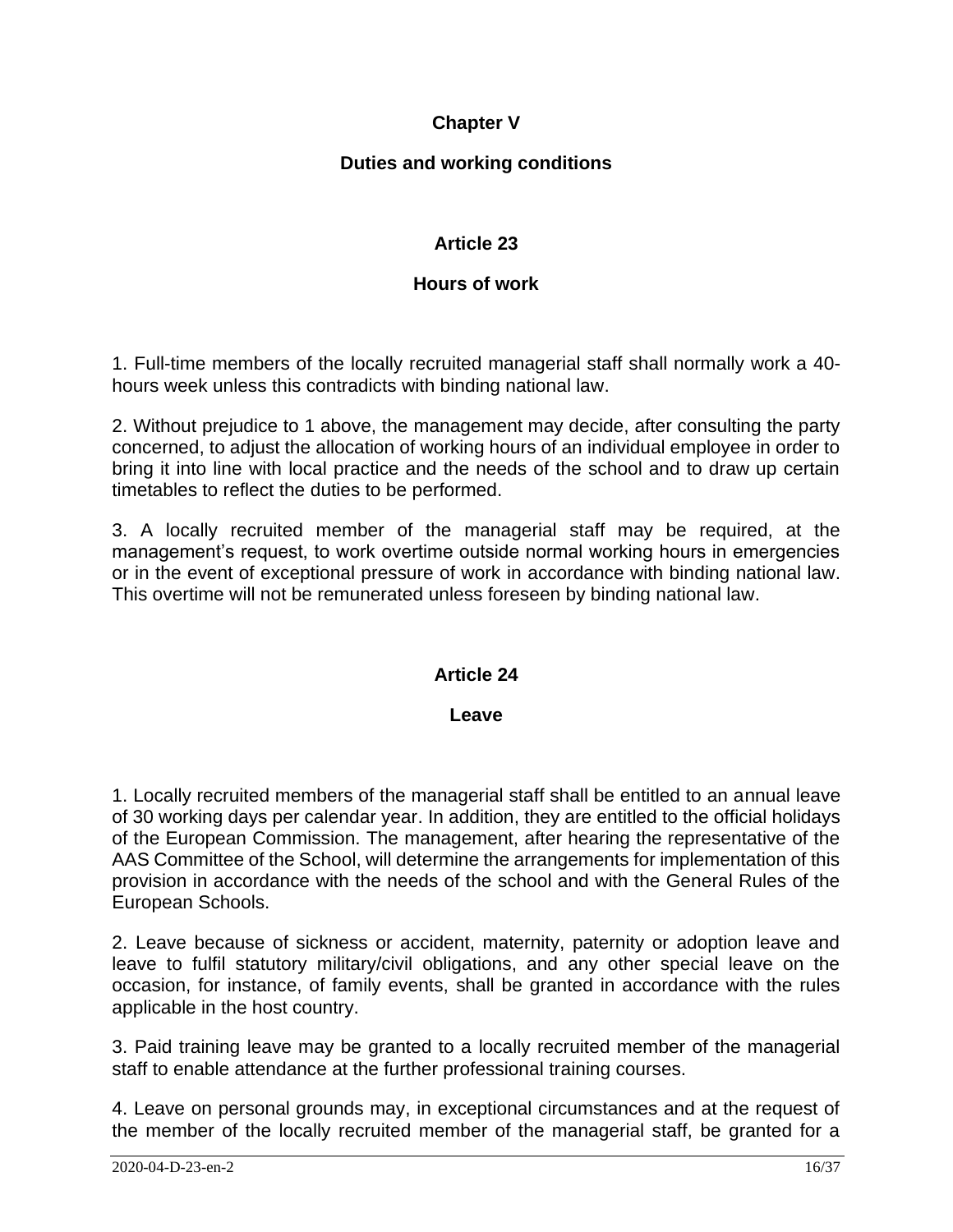maximum period of one year, if the interests of the service are not adversely affected. The member of staff has to respect a period of notice of a minimum of three months.

Subject to the same conditions and in line with mandatory provisions of national law, such leave may be prolonged for two further periods.

During this period of leave the member of staff concerned shall not be paid or receive any related benefits and his/her career advancement shall be suspended.

### **Article 25**

#### **Sickness and accident**

Notwithstanding the provisions regarding payments under the social security scheme applicable according to the national law of the hosting Member State, the following provisions apply:

- in the event of their being unable to perform their duties as a result of sickness or accident, locally recruited members of the managerial staff shall immediately inform the management thereof;
- the staff member shall produce a medical certificate stating the probable period of incapacity, if he/she is absent for more than two days. The management shall be empowered to check on absences, in particular by referring the person concerned to a medical officer.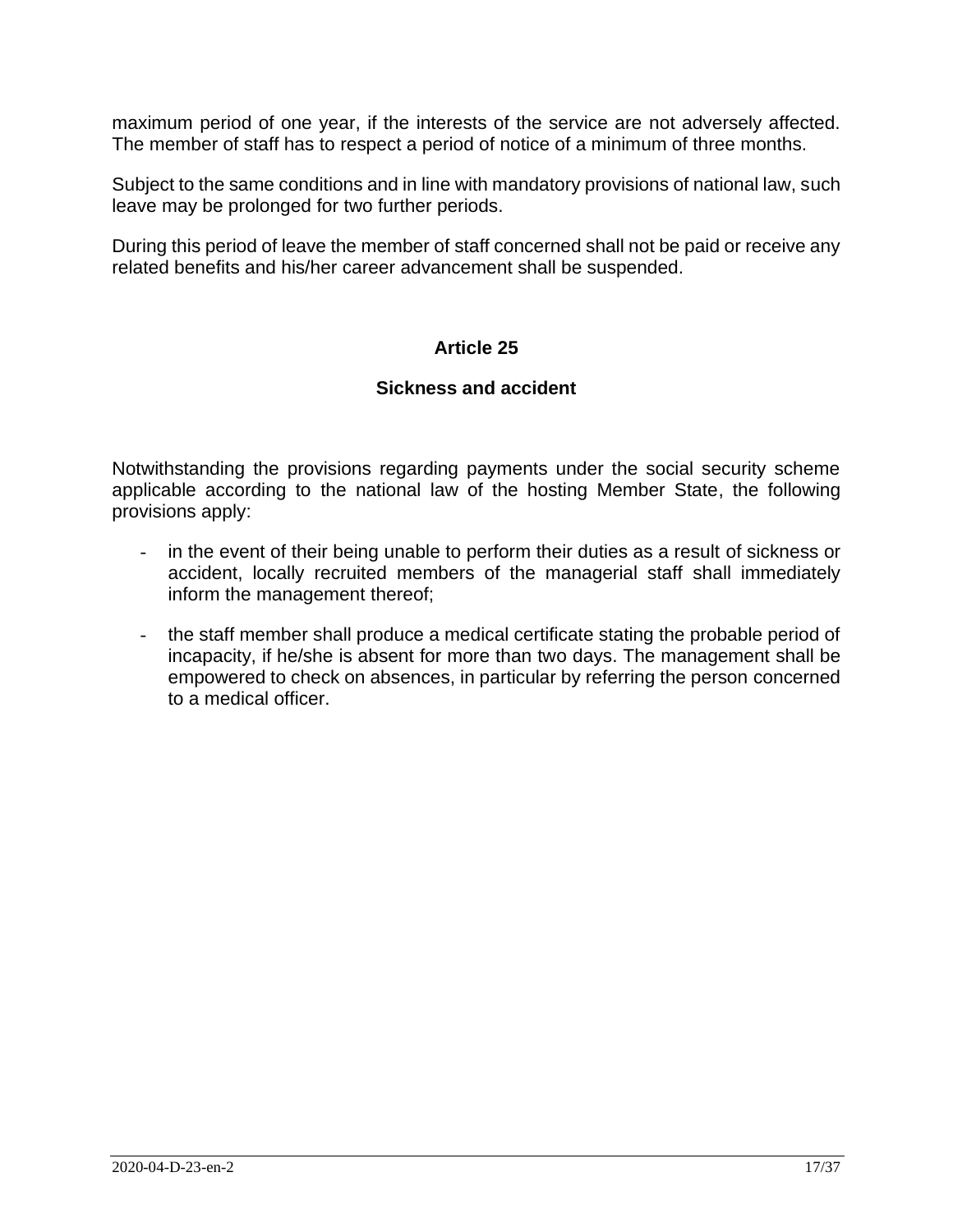# **Chapter VI**

# **Emoluments**

# **Article 26**

# **Remuneration**

1. The pay rates applicable to locally recruited members of the managerial staff recruited after 30 April 2020 shall be those appearing in the relevant entries in Annex 1.

2. The pay rates applicable to locally recruited member of the managerial staff recruited before 1 May 2020 shall be those referred to in their contract unless locally recruited staff members concerned opt for the application of these Service Regulations in full including Annex 1. In this case the locally recruited member of the managerial staff will inform the Director in writing.

3. The remuneration of a locally recruited member of the managerial staff shall be expressed in euro. The amount of remuneration shall be rounded off to the nearest euro cent above.

The remuneration shall be paid to the locally recruited member of the managerial staff at the place and in the currency of the country where he carries out his duties.

Remuneration paid in a currency other than the euro shall be calculated on the basis of the exchange rate applied for the remuneration of officials of the European Union.

4. Adjustments of the remuneration of locally recruited members of the managerial staff shall follow the adjustment applicable to members of the Administrative and Ancillary Staff as referred to in Annex 4 of the Service Regulations for Administrative and Ancillary Staff.

# **Article 27**

# **Increments**

Locally recruited members of the managerial staff recruited after 30 April 2020 and locally recruited members of the managerial staff who opt in accordance with Article 26.2 for an application of Annex 1 shall be paid as of 1 May 2020 on a salary scale comprising twelve steps.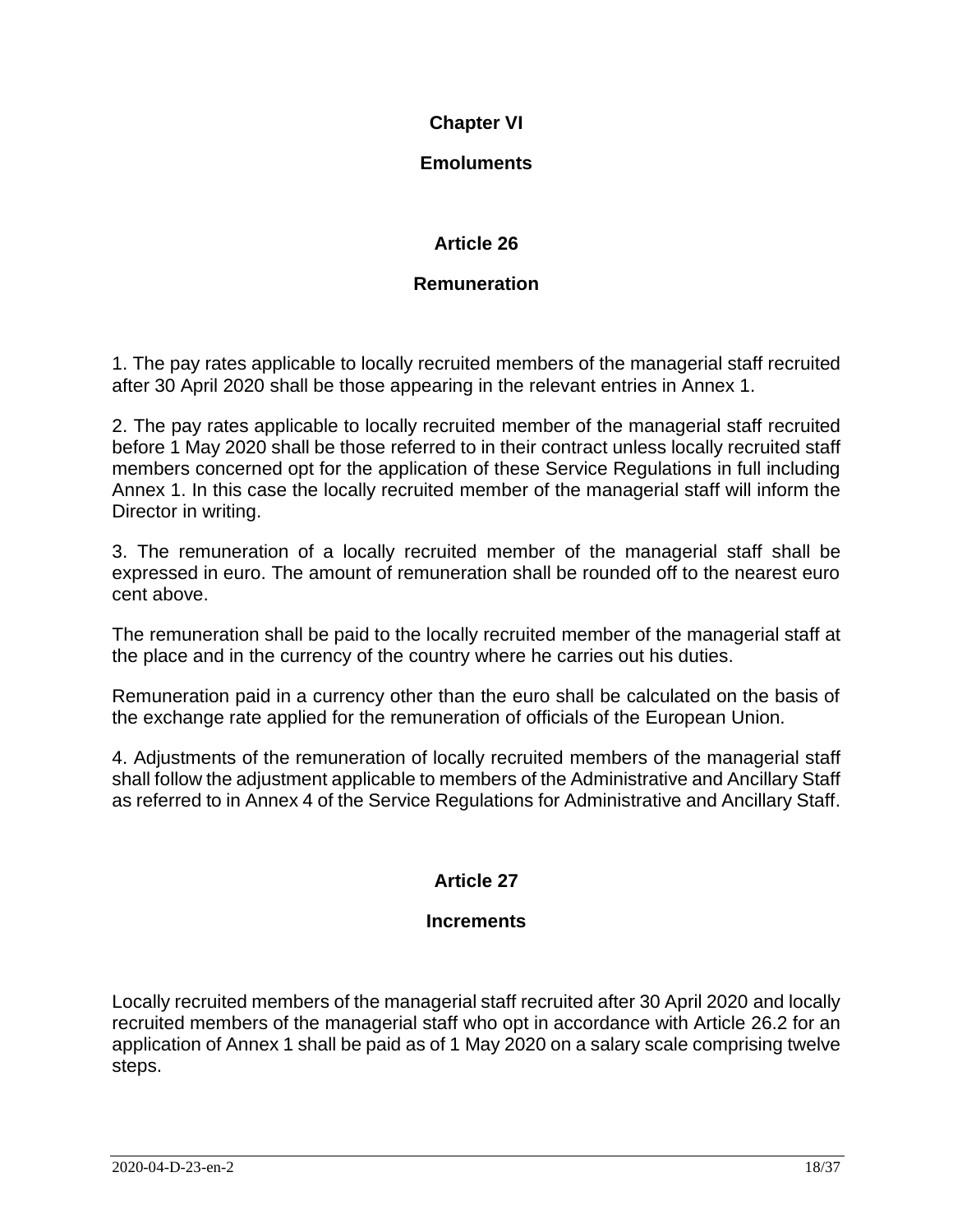### **Initial step**

1. The step at which a locally recruited member of the managerial staff is placed on the scale relating to his/her occupational category shall be that corresponding to the number of years of relevant professional experience to his/her credit, as follows.

| <b>Step</b> |         | 2         | 3         | 4         | 5         | 6         |            |
|-------------|---------|-----------|-----------|-----------|-----------|-----------|------------|
| Years'      | $Up$ to | More than | More than | More than | More than | More than | More       |
| experience  | 5 years | 5 years   | 10 years  | 15 years  | 20 years  | 25 years  | than<br>30 |
|             |         | $Up$ to   | $Up$ to   | $Up$ to   | $Up$ to   | $Up$ to   | years      |
|             |         | 10 years  | 15 years  | 20 years  | 25 years  | 30 years  |            |

2. The number of years of relevant professional experience shall be determined by the Secretary-General in accordance with the arrangements laid down in Annex 4 of these Service Regulations.

3. No member of staff may be placed higher than the 7th step on the scale in question on appointment.

4. Notwithstanding paragraph 3, locally recruited members of the managerial staff recruited before 1 May 2020, who opt for an application of Annex 1 in accordance with Article 26.2, are placed as of that moment on the step of the scale corresponding to their relevant professional experience determined in accordance with paragraph 1 and 2 at that time.

5. Locally recruited members of the managerial staff recruited after 30 April 2020 and those who opt for an application of Annex 1 in accordance with Article 26.2 shall advance to the next step in the scale corresponding to their occupational category every two years on condition that the results of the evaluation carried out in conformity with Article 16 are not negative within the meaning of the applicable implementing guidelines.

6. This two-year progression shall continue until the last step in their occupational category is reached.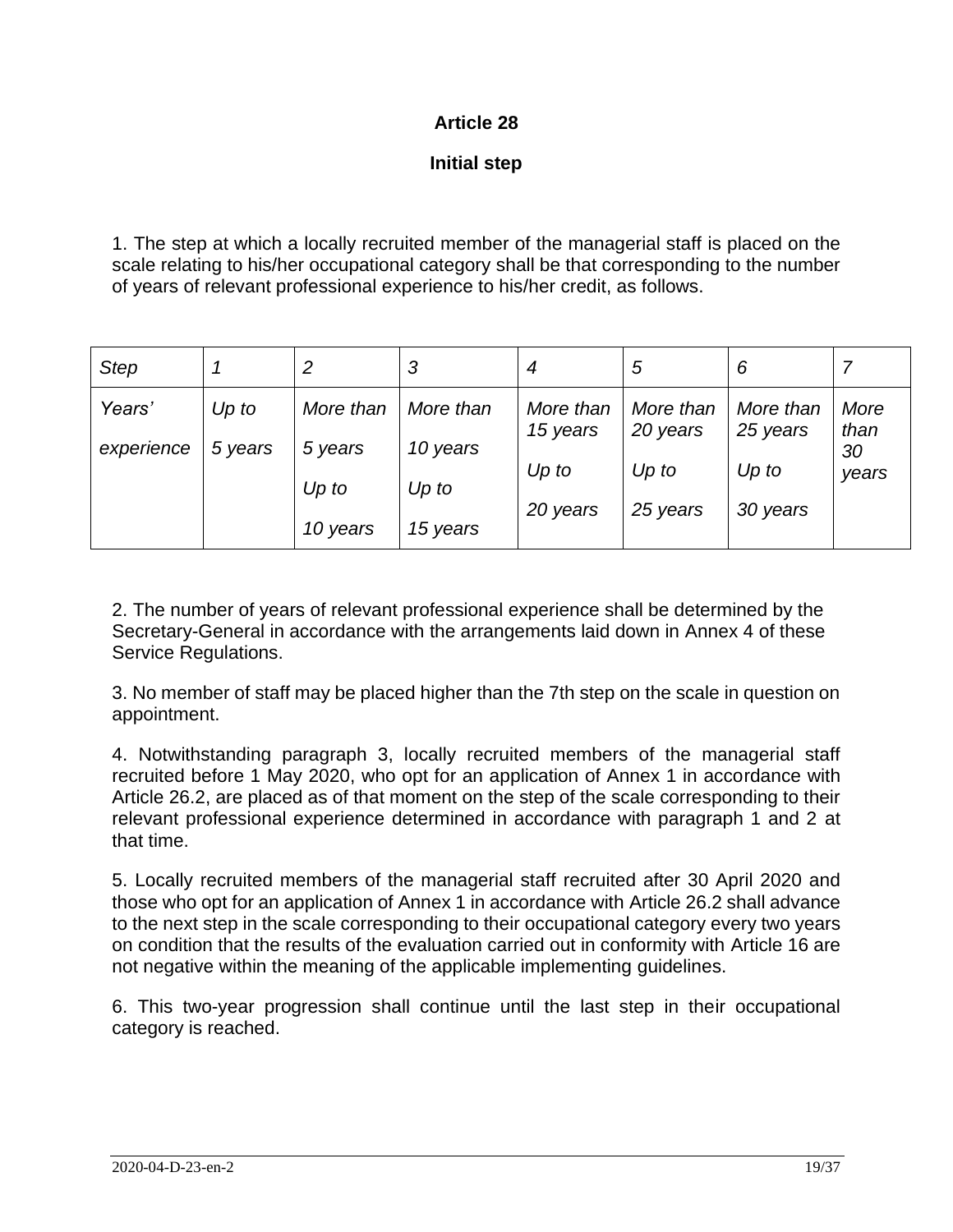# **Emoluments**

In accordance with the chapter and save as expressly provided otherwise, a locally recruited member of the managerial staff shall be entitled to the remuneration carried out by his/her grade and step. The remuneration shall comprise only:

a) the basic salary as laid down for each grade and each step, determined by the Secretary-General in accordance with Article 28 of these Service Regulations;

b) where applicable, payment of overtime in accordance with Article 23 of these Service Regulations;

c) allowances as laid down in these Service Regulations or in 'mandatory provisions' of the host country as defined in Article 3.2 of these Service Regulations.

# **Article 30**

### **Removal costs**

1. A locally recruited member of the managerial staff, employed on a full time basis and with a contract for an indefinite period, shall, as provided in Article 59 and Article 62 of the Regulations for Seconded Staff Members of the European Schools, be entitled to reimbursement of the expenses caused by the removal to the place of the school unless the contract ends within the first 12 months due to circumstances lying in the responsibility of the locally recruited member of the managerial staff.

The reimbursement of the expenses caused by the removal to the place of service shall be limited to a maximum amount of 5.000 euro for locally recruited members of the managerial staff removing from a place outside the territories of the Member States of the European Union.

2. A locally recruited member of the managerial staff who changes to another European School in another city following the mobility approach defined in Article 32 of these Service Regulations will be entitled to the reimbursement of his removal expenses in accordance with Article 62 of the Regulations for Seconded Staff Members of the European Schools.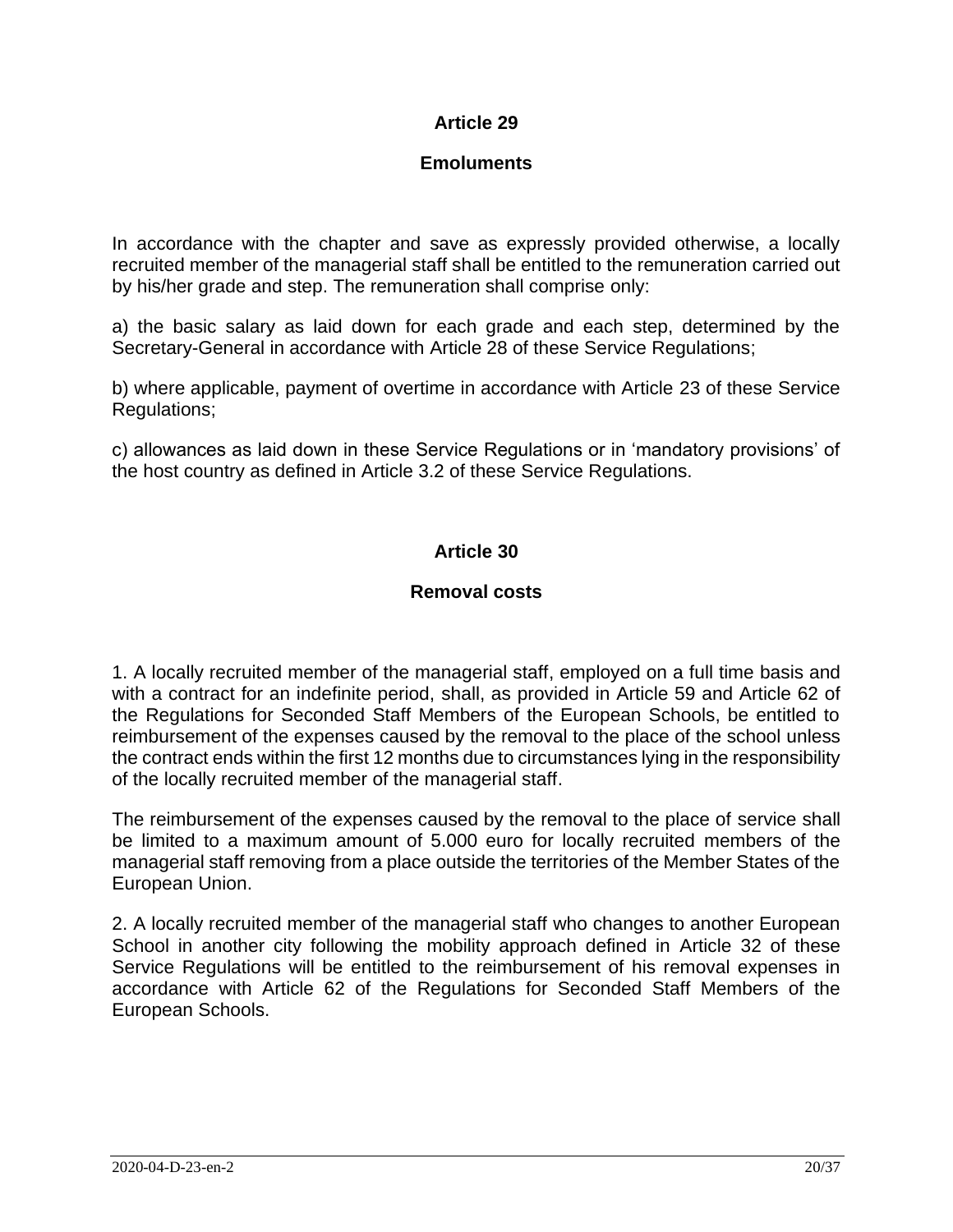### **Installation allowance**

1. A locally recruited member of the managerial staff employed on a full time basis and with a contract for an indefinite period who furnishes evidence of having been obliged to change his/her place of residence and of having actually settled at his/her place of employment in order to comply with Article 21 of these Service Regulations shall be entitled

(a) to an installation allowance equal to two months' basic salary if he/she fulfils the legal requirements of Article 53.2 of the Regulations for Members of the Seconded Staff of the European Schools;

(b) to an installation allowance equal to one month's basic salary if he/she does not fulfil the legal requirements of Article 53.2 of the Regulations for Members of the Seconded Staff of the European Schools or whose family does not settle at the place of the service.

2. The allowance shall be paid at the time of installation on production of documents establishing the fact that the locally recruited member of the managerial staff has actually settled at the place of service.

3. The locally recruited member of managerial staff in receipt of installation allowances shall declare immediately allowances of like nature to which his/her spouse is entitled. Such latter allowances shall be deducted from the installation allowance paid to him/her.

In cases where the locally recruited member of the managerial staff and his/her spouse are both employed in the service of the European Schools and both are entitled to the installation allowance, this shall be payable only to the person whose basic salary is the higher.

4. The installation allowance shall be calculated by reference to the locally recruited member of the managerial staff's marital status and salary on the date of his/her recruitment.

5. A locally recruited member of the managerial staff who on recruitment has received an installation allowance and whose contract ends within the first 12 months due to circumstances lying in his/her responsibility shall, on leaving the service, refund half of the allowance.

6. A locally recruited member of the managerial staff who changes to another European School in another city following the mobility approach defined in Article 32 of these Service Regulations will be entitled to the installation allowance in accordance with paragraph 1 to 5 of this Article.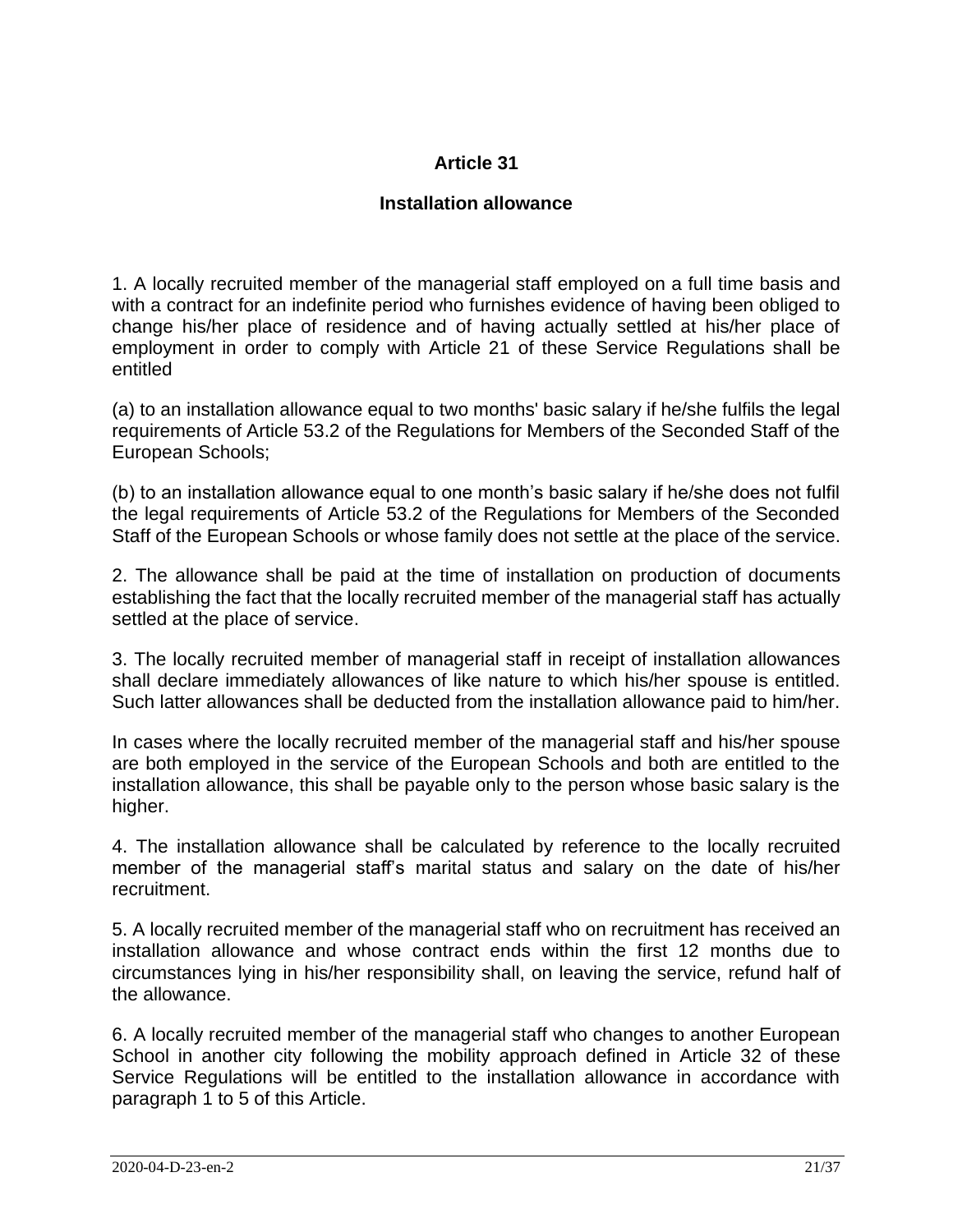# **Mobility**

1. The mobility of locally recruited members of the managerial staff is promoted.

2. A locally recruited member of the managerial staff changing the employer in the frame of this Article signs with his/her new employer a new contract. At the same time the contract with his/her previous employer will have to be terminated.

3. The contract with the new employer will not foresee a probationary period.

4. A locally recruited member of the managerial staff who changes the employer within the European Schools without interrupting the service will keep his/her seniority with respect to the progression in steps in accordance with Article 28.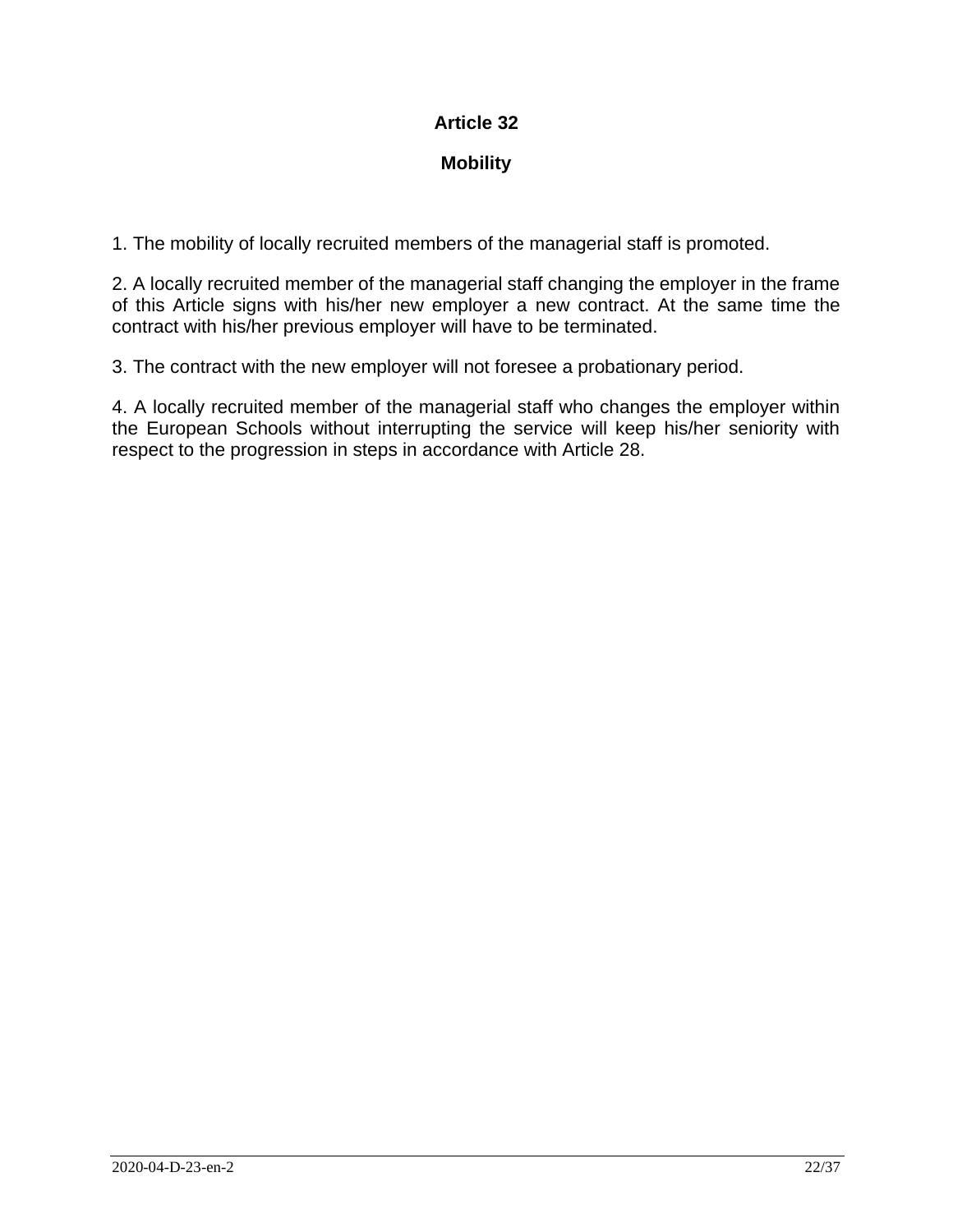# **School fees**

1. Locally recruited members of the managerial staff employed on a half-time basis or more shall be entitled to admission to the European Schools for their children and shall qualify for exemption from the corresponding school fees. In the case of a member of staff employed on a less than half-time basis, the exemption shall be proportional to his/her working hours. In the event of redundancy, the Administrative Board will consider exemption from school fees for the child(ren) attending the European School of the member of staff who has been made redundant.

2. The present Article shall not give entitlement to any compensation in cases where a child of a locally recruited member of the managerial staff is enrolled in a school other than one of the European Schools.

# **Article 34**

### **Mission expenses**

1. A locally recruited member of the managerial staff travelling on mission and holding an appropriate travel order shall be entitled to reimbursement of travel expenses in accordance with the provisions laid down in the Regulations for Members of the Seconded Staff of the European Schools.

2. The participation in a mission shall not entitle a locally recruited member of the managerial staff to any further compensation.

# **Article 35**

# **Travel expenses**

1. A locally recruited member of the managerial staff shall be entitled in accordance with Article 60.2 of the Regulations for Seconded Staff Members of the European Schools to the reimbursement of travel expenses for himself/herself, his/her spouse and his/her dependants actually living in his/her household on taking up his/her appointment, from the place of origin to the place of the school.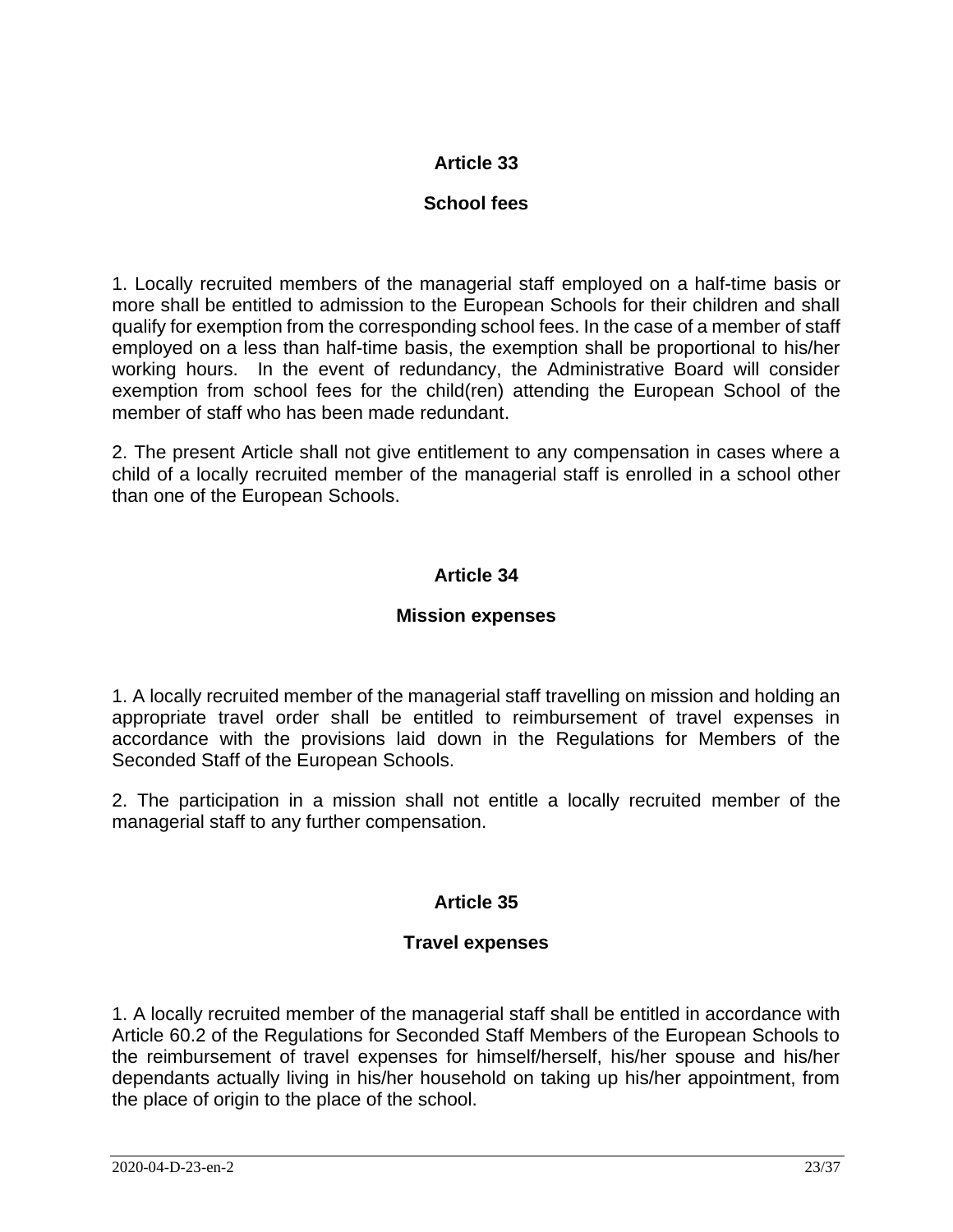2. A locally recruited member of the managerial staff who changes the employer within the European Schools following the mobility approach defined in Article 32 of these Service Regulations will be entitled to the reimbursement of travel expenses in accordance with paragraph 1 of this Article.

# **Article 36**

### **Overpayments**

1. Any sum overpaid shall be recovered if the recipient was aware that there was no due reason for the payment or if the fact of the overpayment was patently such that he/she could not have been unaware of it.

2. Where the sum to be recovered exceeds one twelfth of the annual remuneration paid to the locally recruited member of managerial staff or under other exceptional circumstances, it may be paid in instalments agreed between the member of staff and the management.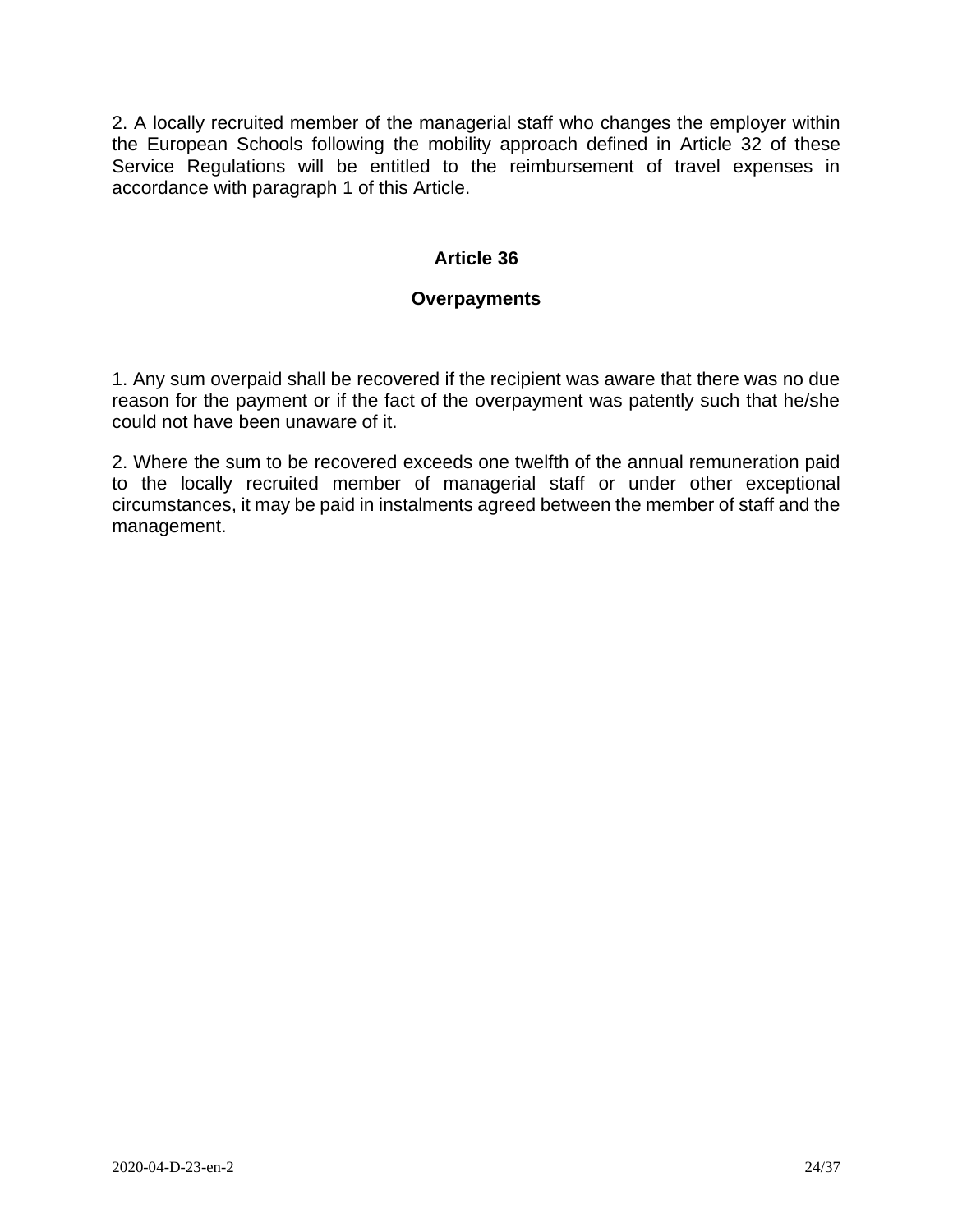# **Chapter VII**

# **Social security and taxes**

# **Article 37**

# **Social security and taxes**

Locally recruited member of the managerial staff shall be members of the social security scheme of the employer's host country in force in this area. Their remuneration shall be subject to national tax legislation.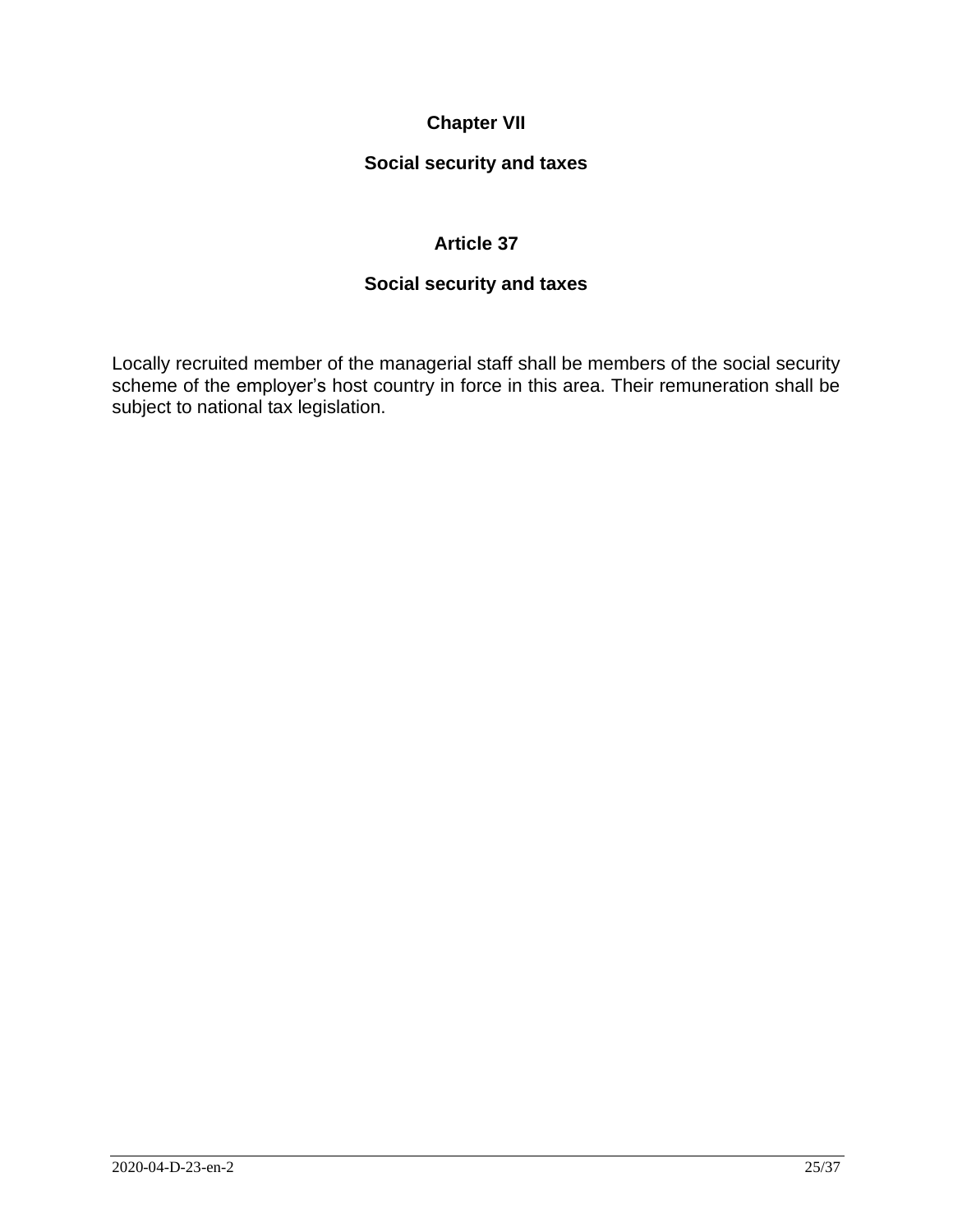# **Chapter VIII**

# **Legal proceedings**

# **Article 38**

### **Misconduct**

Any failure by a locally recruited member of the managerial staff to comply with his/her obligations under these Service Regulations, whether intentionally or through negligence on his/her part, shall make him/her liable to action in accordance with national law.

# **Article 39**

### **Internal procedure**

1. Any decision under these Service Regulations relating to a specific individual shall be communicated in writing to the locally recruited member of the managerial staff concerned. Any decision adversely affecting a locally recruited member of the managerial staff shall state the grounds on which it is based.

2. A locally recruited member of the managerial staff may submit to the management a request that he/she take a decision in respect of him/her within three months of submission of the request. If at the end of the aforementioned period no reply to the request has been received, this shall be deemed to constitute an implied decision rejecting it.

# **Article 40**

# **Recourse to law**

1. The judges or courts of the host country shall have sole jurisdiction in any dispute between the management and locally recruited members of the managerial staff regarding the legality of an act implementing these Service Regulations adversely affecting them.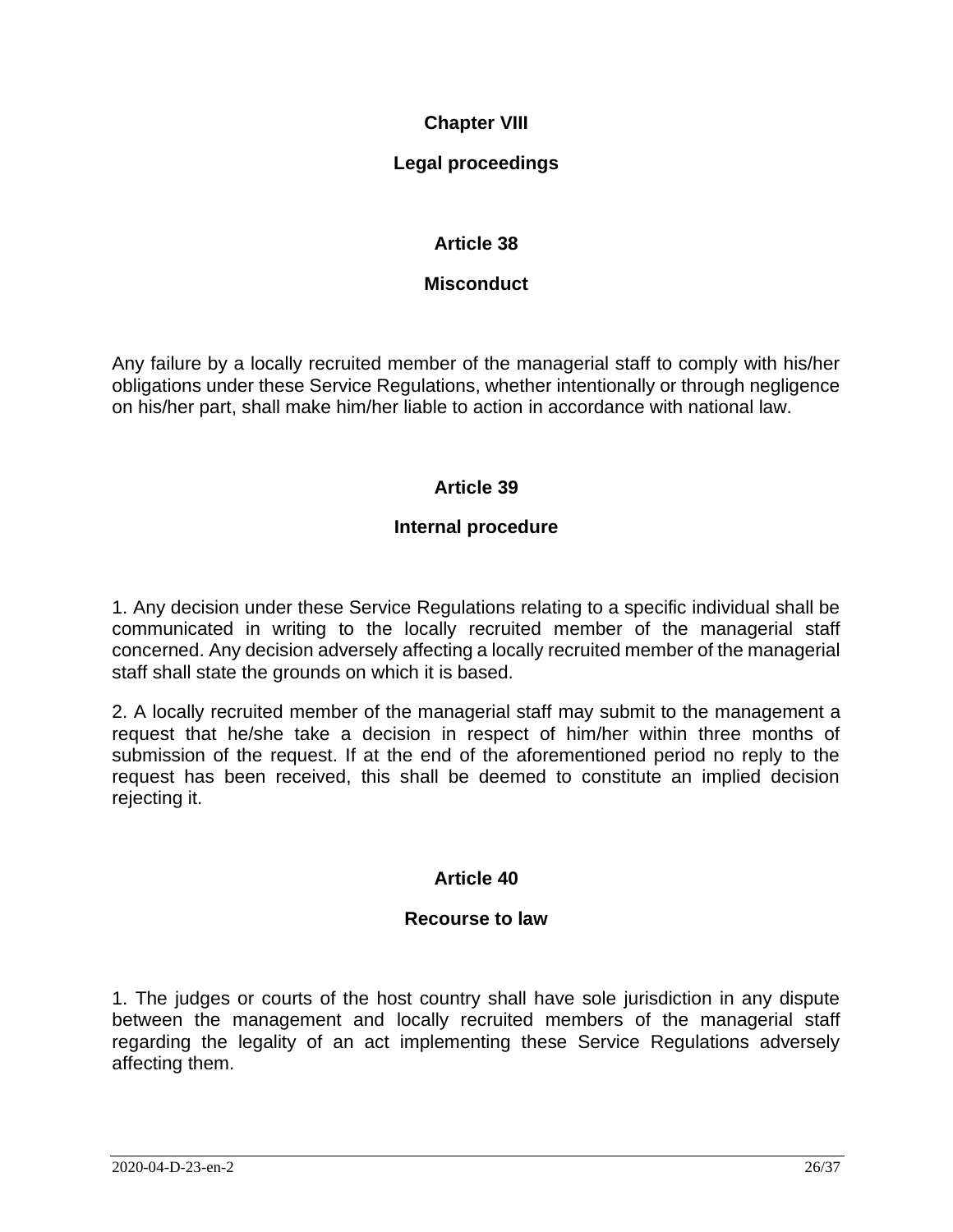2. Contentious appeals within the meaning of this article shall be investigated and judged in accordance with the rules of the host country. These rules shall also apply to the expenditure incurred in these proceedings.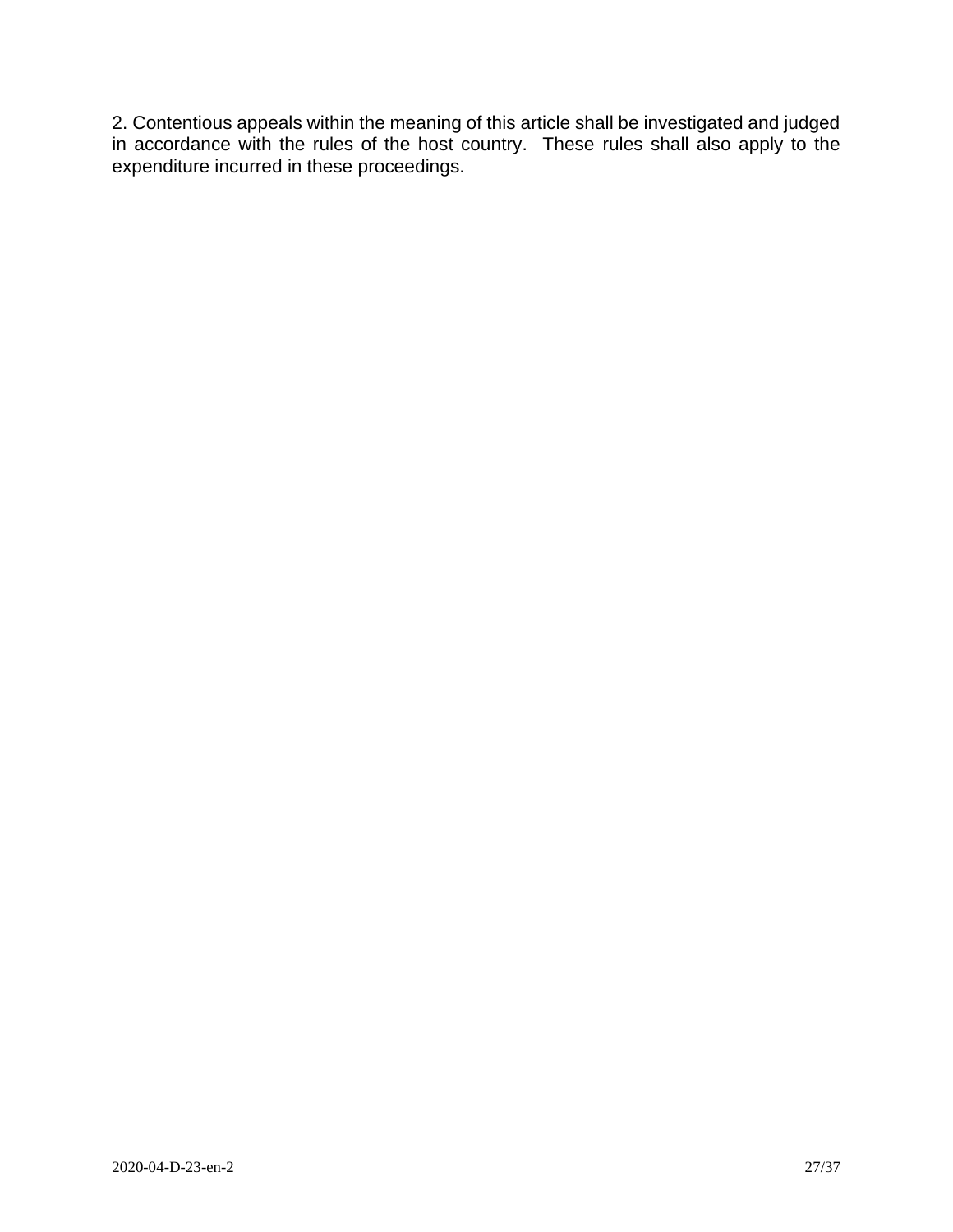# **Chapter IX**

# **Final provisions**

# **Article 41**

# **Final provisions**

1. These Service Regulations shall enter into force on 1 May 2020.

2. They shall apply in full from that date to all locally recruited members of the managerial staff concluding a contract for an indefinite period or a fixed term contract as of that date.

3. They shall apply in full to all locally recruited members of the managerial staff with contracts for an indefinite period of time concluded before that date provided that they opt for the application of these Service Regulations in line with Article 26 of these Service Regulations. In this case their contract will be amended accordingly.

4. These Service Regulations shall not apply to locally recruited members of the managerial staff with contracts concluded before that date who do not opt for the application of these Service Regulations in line with Article 26 of these Service Regulations. These staff members maintain their rights provided in their contract of employment.

5. These Service Regulations shall be drawn up in the languages of the host countries of the European Schools. The text in the language of the host country will be authentic in that country.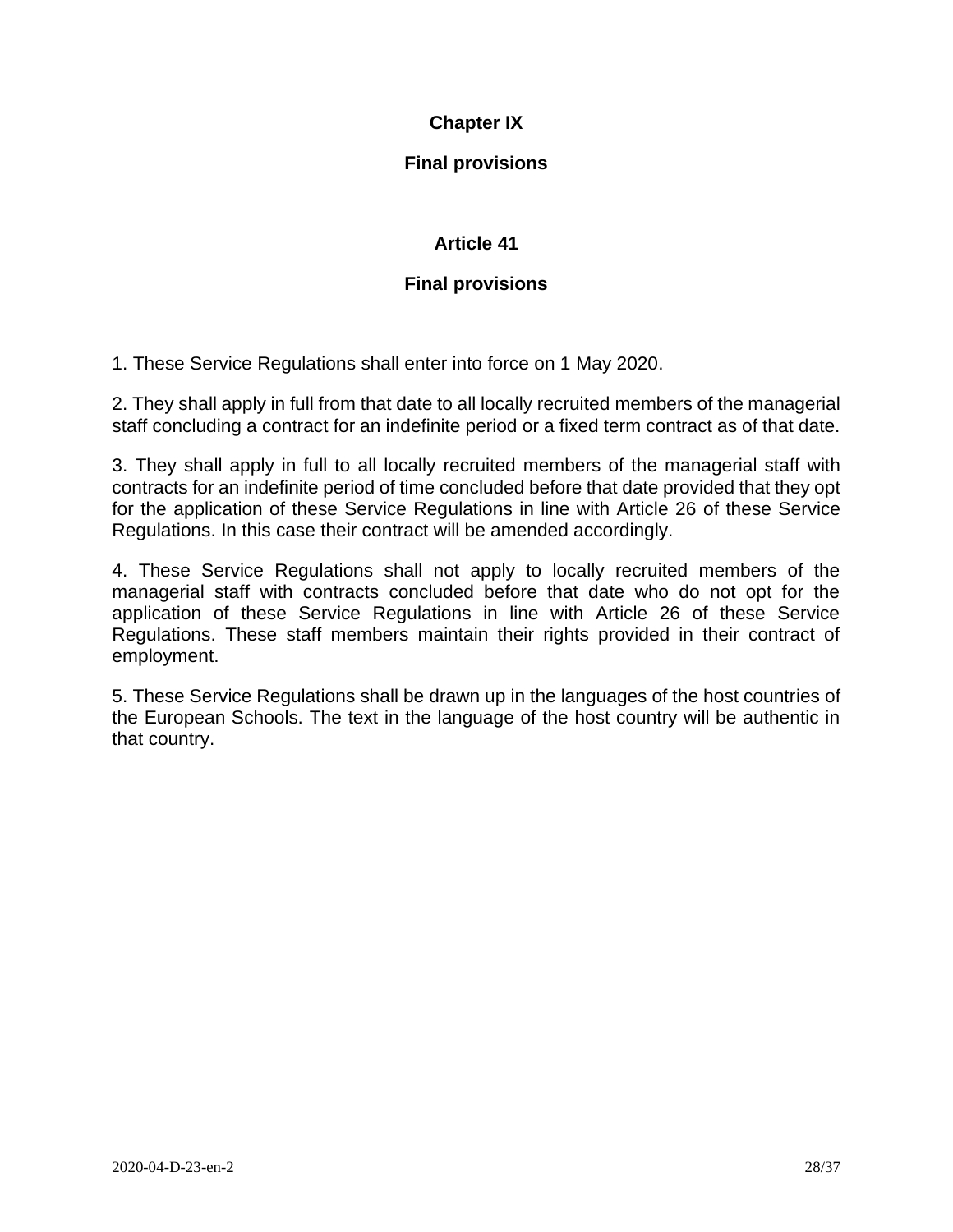#### **Annex 1**

# **Salary scales for locally recruited members of the managerial staff**

# **of the European Schools recruited**

# **after 30 April 2020**

### **Belgium**

| Cat              | <b>Step</b> | <b>Step</b> | <b>Step</b> | <b>Step</b><br>4         | <b>Step</b><br>5 | <b>Step</b><br>6 | <b>Step</b> | <b>Step</b><br>8 | <b>Step</b> | <b>Step</b><br>10 | <b>Step</b><br>11 | <b>Step</b><br>12 | Value<br>Οf<br>step | month |
|------------------|-------------|-------------|-------------|--------------------------|------------------|------------------|-------------|------------------|-------------|-------------------|-------------------|-------------------|---------------------|-------|
| HoU              | $12.500$    | 12.775      |             | 13.050   13.325          | 13.600丨          | 13.875           | 14.150      | 14.425           | 14.700      | 14.975            | 15.250            | 15.525            | 275                 | 12.9  |
| <b>DDF&amp;A</b> | $10.750$    |             |             | 11.000   11.250   11.500 | 11.750           | 12.000           | 12.250      | 12.500           | 12.750      | 13.000            | 13.250            | 13.500            | 250                 | 12.9  |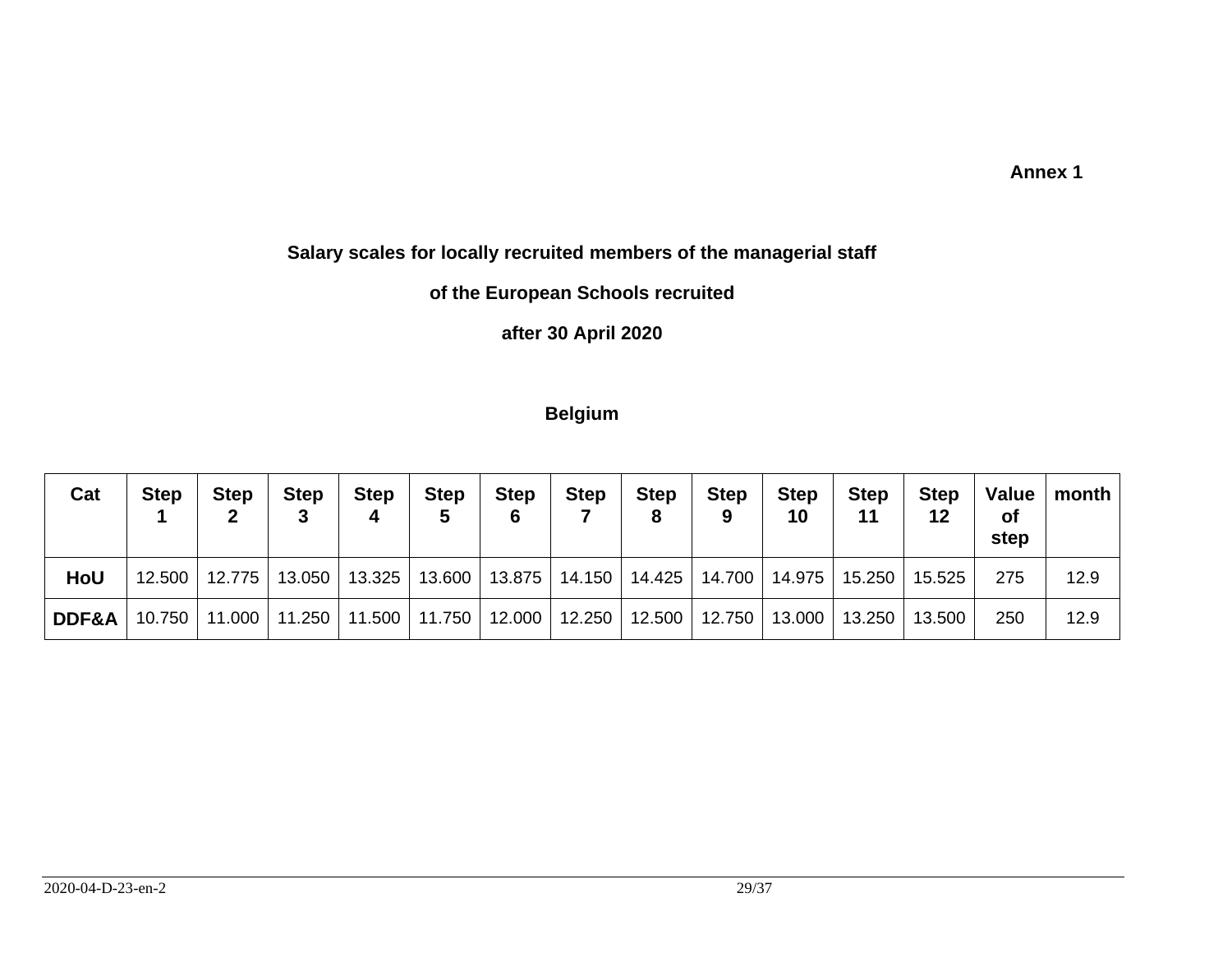# **Germany**

| Cat   | <b>Step</b> | <b>Step</b> | <b>Step</b> | <b>Step</b> | <b>Step</b> | <b>Step</b><br>6 | <b>Step</b> | <b>Step</b><br>О | <b>Step</b>                       | <b>Step</b><br>10 | <b>Step</b> | <b>Step</b><br>12 | Value  <br><b>of</b><br>step | month |
|-------|-------------|-------------|-------------|-------------|-------------|------------------|-------------|------------------|-----------------------------------|-------------------|-------------|-------------------|------------------------------|-------|
| DDF&A | 9.250       | 9.500       | 9.750       | 10.000      | 10.250      | 10.500           | 10.750      |                  | 11.000   11.250   11.500   11.750 |                   |             | 12.000            | 250                          | 12.9  |

**Italy**

| Cat   | <b>Step</b> | <b>Step</b> | <b>Step</b> | <b>Step</b><br>4 | Step   | <b>Step</b> | Step 7                   | <b>Step</b> | <b>Step</b><br>$\Omega$ | <b>Step</b><br>10 | Step<br>44        | <b>Step</b><br>12 | <b>Value</b><br>οf<br>step | ∣ month ⊦ |
|-------|-------------|-------------|-------------|------------------|--------|-------------|--------------------------|-------------|-------------------------|-------------------|-------------------|-------------------|----------------------------|-----------|
| DDF&A | 9.985       | 10.302      |             | 10.619   10.935  | 11.252 | 11.569      | 11.885   12.202   12.518 |             |                         | 12.835            | $13.152$   13.468 |                   | 317                        | 13.0      |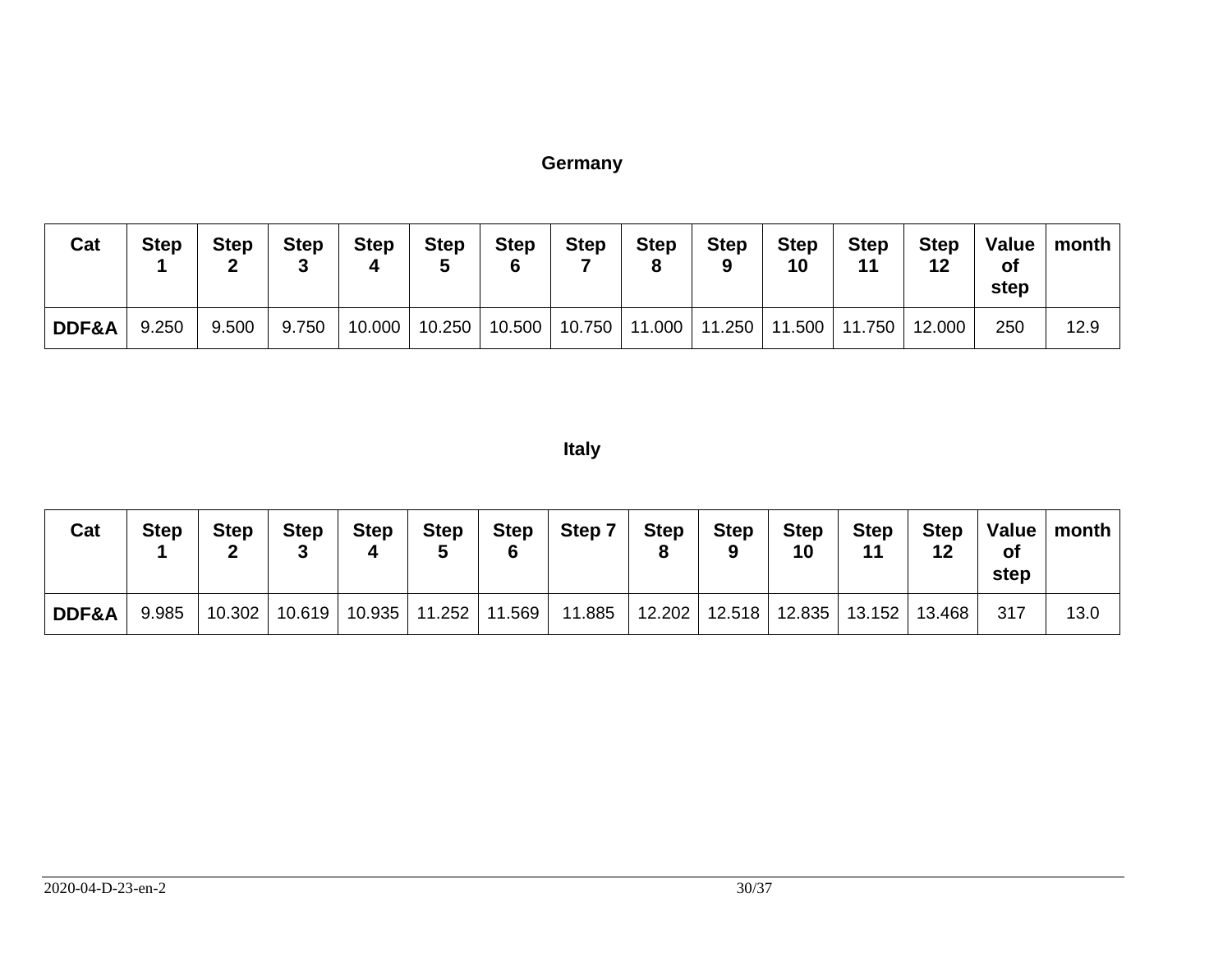# **Luxembourg**

| Cat   | <b>Step</b> | <b>Step</b> | <b>Step</b> | <b>Step</b> | <b>Step</b> | <b>Step</b> | Step                                                | <b>Step</b><br>8 | <b>Step</b>     | <b>Step</b><br>10 | <b>Step</b> | <b>Step</b><br>12        | Value  <br><b>of</b><br>step | month |
|-------|-------------|-------------|-------------|-------------|-------------|-------------|-----------------------------------------------------|------------------|-----------------|-------------------|-------------|--------------------------|------------------------------|-------|
| DDF&A | 10.250      |             |             |             |             |             | 10.500   10.750   11.000   11.250   11.500   11.750 |                  | 12.000   12.250 |                   |             | 12.500   12.750   13.000 | 250                          | 13.0  |

# **Netherlands**

| Cat   | <b>Step</b> | <b>Step</b> | <b>Step</b> | <b>Step</b> | <b>Step</b> | <b>Step</b> | <b>Step</b>     | <b>Step</b> | Step | <b>Step</b><br>10                 | <b>Step</b> | <b>Step</b><br>12 | Value<br><b>of</b><br>step | month |
|-------|-------------|-------------|-------------|-------------|-------------|-------------|-----------------|-------------|------|-----------------------------------|-------------|-------------------|----------------------------|-------|
| DDF&A | 9.500       | 9.750       | 10.000      | 10.250      | 10.500      |             | 10.750   11.000 |             |      | 11.250   11.500   11.750   12.000 |             | 12.250            | 250                        | 13.0  |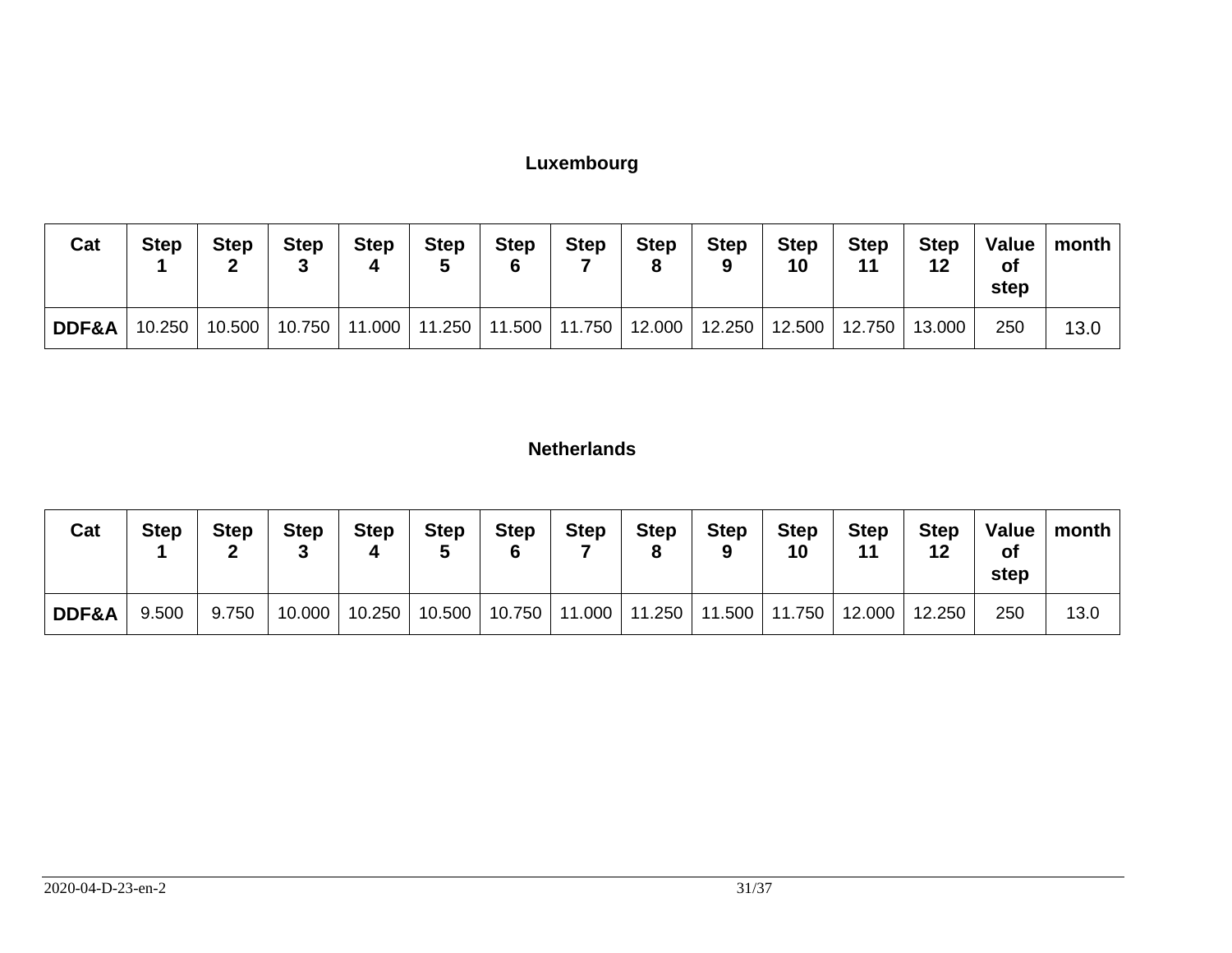|        | г. | ı<br>'' |
|--------|----|---------|
| ×<br>i |    |         |

| Cat   | <b>Step</b> | <b>Step</b> | <b>Step</b> | <b>Step</b><br>4 | <b>Step</b> | <b>Step</b> | <b>Step</b> | <b>Step</b><br>8 | <b>Step</b> | <b>Step</b><br>10 | <b>Step</b><br>44 | <b>Step</b><br>12 | Value<br><b>of</b><br>step | month |
|-------|-------------|-------------|-------------|------------------|-------------|-------------|-------------|------------------|-------------|-------------------|-------------------|-------------------|----------------------------|-------|
| DDF&A | 6.750       | 7.000       | 7.250       | .500             | 7.750       | 8.000       | 8.250       | 8.500            | 8.750       | 9.000             | 9.250             | 9.500             | 250                        | 14.0  |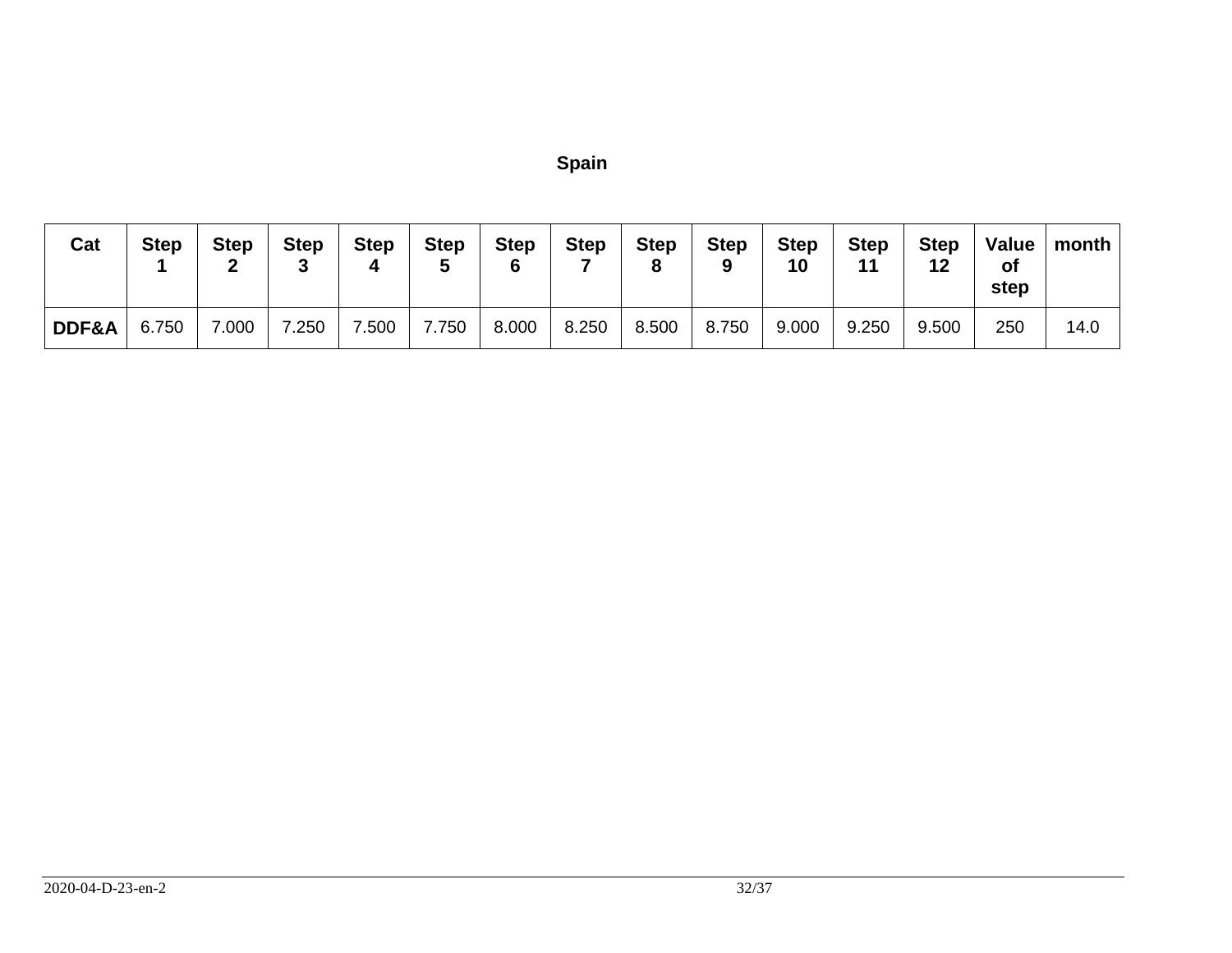# **Annex 2**

# **List of collective agreements as referred to in Article 3.2**

### **1. Provisions of collective agreements applicable at the schools in Germany:**

- §§ 20 und 25 des Tarifvertrages für die Angestellten des öffentlichen Dienstes des Bundes (TVöD-Bund)
- § 2 (2) des Tarifvertrages über die betriebliche Altersversorgung der Beschäftigten des öffentlichen Dienstes (Tarifvertrag Alterversorgung – ATV)

### **2. Provisions of collective agreements applicable at the school in Italy**

- CCNL per i dirigenti di aziende des Terziario, della Distribuzione e dei Servizi

### **3. Provisions of collective agreements applicable at the school in the Netherlands:**

- 2. and 4. of Collectieve Arbeidsovereenkomst voor het voortgezet onderwijs (CAO-VO)
- 2.1.1 and 3.8.6 of Collectieve Arbeidsovereenkomst voor het primair (CAO-PO) and 3.9 of the Toelichting op enkele artikelen van de CAO-PO.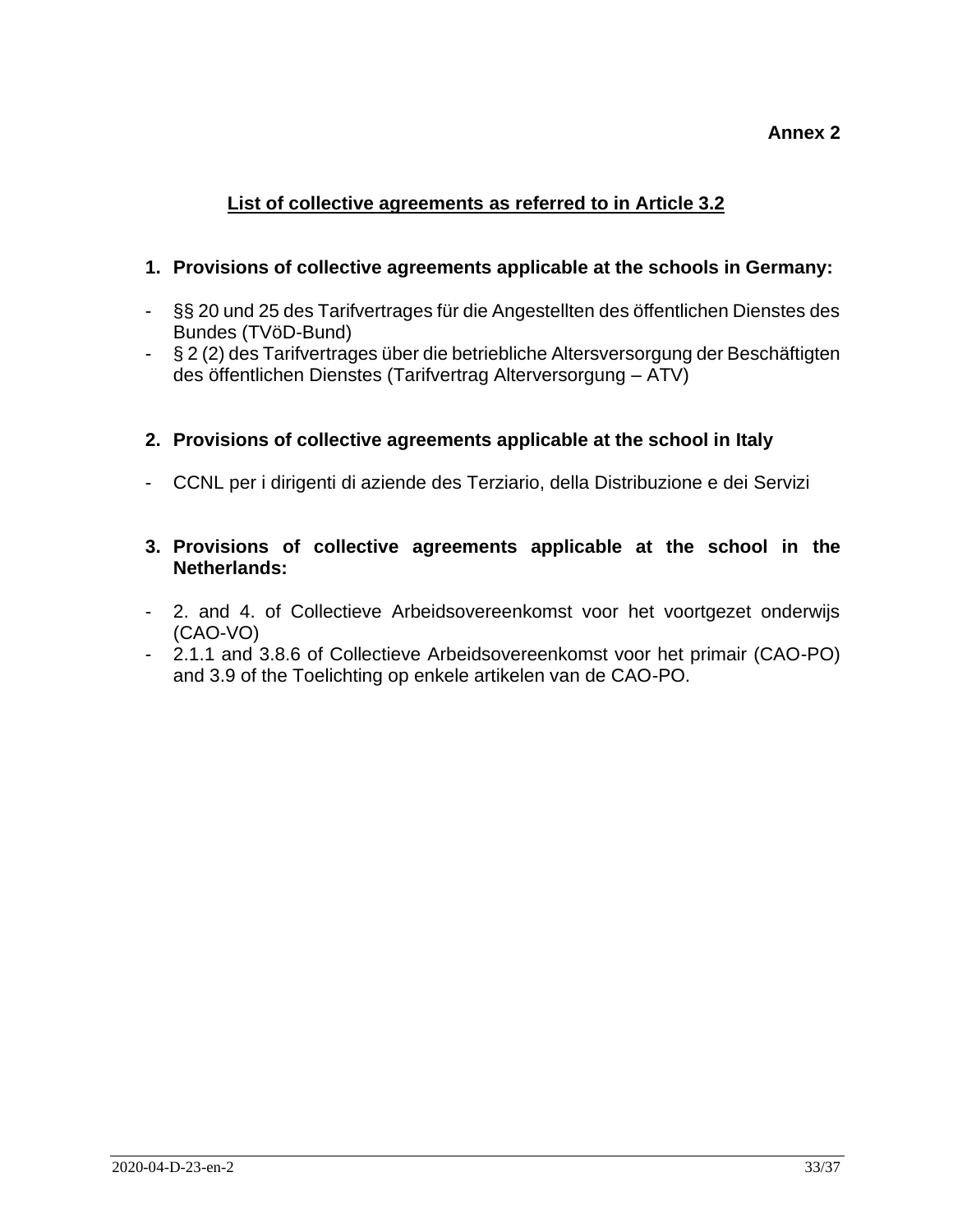### **Content of the administrative and management of personal data files**

- 1. There is an individual file managed by the Director of the School to which the member of staff is assigned and/or by the Office of the Secretary-General. It may be a physical file or an electronic file.
- 2. Content of the file
	- 2.1. This file contains all documents relating to the general administrative situation of the member of staff, excluding any reference to his/her political, philosophical or religious views,
	- 2.2. Any information which is necessary for implementation of these Service Regulations to the member of staff or of the contract concluded with him/her may be included, and in particular:
		- copies of birth certificates, official records relating to civil status, residence certificates;
		- application, curriculum vitae, letter of motivation, copies of diplomas, training certificates, substantiating documents testifying to an additional professional qualification, attendance at in-service training courses and all other career and training documents supplied by the member of staff;
		- official documents attesting to the fact that the member of staff has no criminal convictions in certain areas when the rules and regulations of the European Schools relating to child protection or the legislation or of the School's host country authorise or impose production of such documents;
		- the vacancy advertisement, the job description, the contract and any amendments thereto;
		- any document produced by the member of staff and necessary for implementation of these Service Regulations or the contract;
		- any official document, report or internal memo concerning evaluation and any official document, report or internal memo concerning his/her competence and his/her efficiency in performing his/her duties;
		- the annual list of absences and of special leave;
		- pay or salary slips, financial and tax documents, statements of account and calculation of the allowances awarded to the member of staff;
		- any disciplinary measure decided and the file relating thereto;
		- any request made by the member of staff to the Director, to the Administrative Board of to the Secretary-General, any decision taken on this request, any judicial remedy sought, or administrative or contentious appeal lodged, and the decisions taken following these actions;
		- any application for promotion and the action taken thereon;
		- medical data likely to influence the daily work of the member of staff, the data required for the purposes of preventive medicine, occupational medicine or assessment of the member of staff's fitness for work;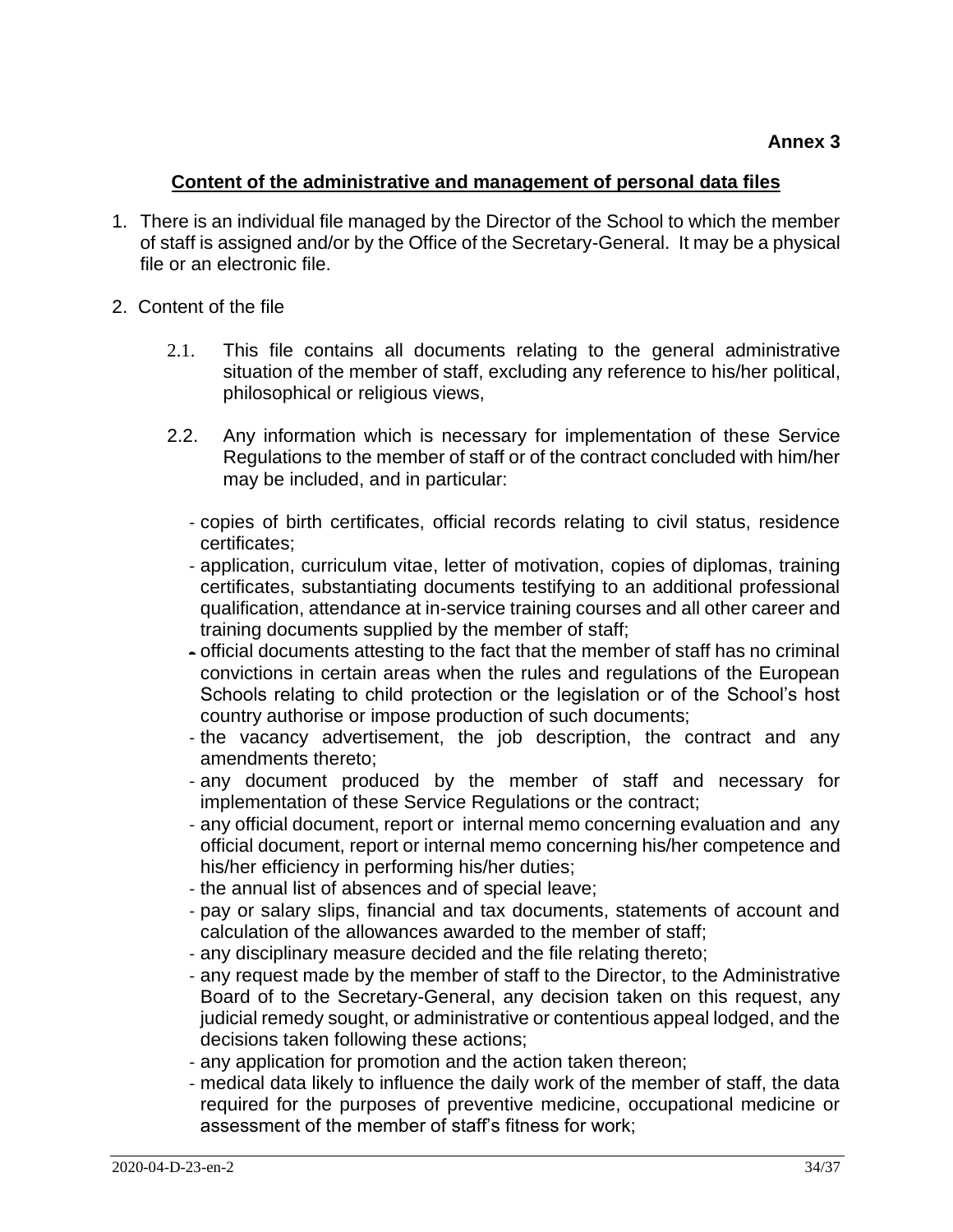- any clarification from the member of staff connected with one of the aforementioned documents.
- 3. Procedure and rights of the person concerned.
	- 3.1. All documents and observations relating to the individual file will be dated and filed.
	- 3.2. The School or the Office of the Secretary-General may not use or cite documents against a member of staff if they were not sent by this member of staff or were not communicated to him/her before they were filed. The communication of any document to a member of staff will be evidenced by his/her signing it or, failing that, by notification by registered letter or electronically, with acknowledgement of receipt.
	- 3.3. A member of staff and his/her next of kin have the right, even after he/she has left the service, to acquaint themselves with the documents in his/her file and to obtain a copy of them.
	- 3.4. Every precaution will be taken to ensure that the individual file remains confidential, however it is treated.
	- 3.5. The information contained in this file may not be disseminated without the consent of the person concerned or, where appropriate, of his/her next of kin. Notwithstanding the foregoing provision, all or a proportion of the data may be transmitted in the following cases:

- if there are rules and regulations or a legal obligation providing therefor;

- where the transmission of data to the Secretary-General proves necessary for performance of their duties;

- where the transmission of data to a court proves necessary for the hearing of a legal case involving the member of staff, even incidentally.

- 3.6. When it is closed, the file will be kept for a period of 30 years.
- 3.7. A file will be closed within the meaning of Article 3.6. when it is found that no further document needs to be added to or removed from the file with a view to fulfilment of all the obligations of the member of staff, as of those of the European Schools or of the Office of the Secretary-General pursuant to these Service Regulations.
- 3.8. When an appeal has been lodged or legal proceedings have been initiated by the member of staff against the School or the Office of the Secretary-General, by a third party against the School or the Office of the Secretary-General in connection with actions attributed to the member of staff or where the latter is involved, even incidentally, or by the School or the Office of the Secretary-General against the member of staff, the period referred to in Article 3.6. will be suspended until the court's final ruling has been handed down.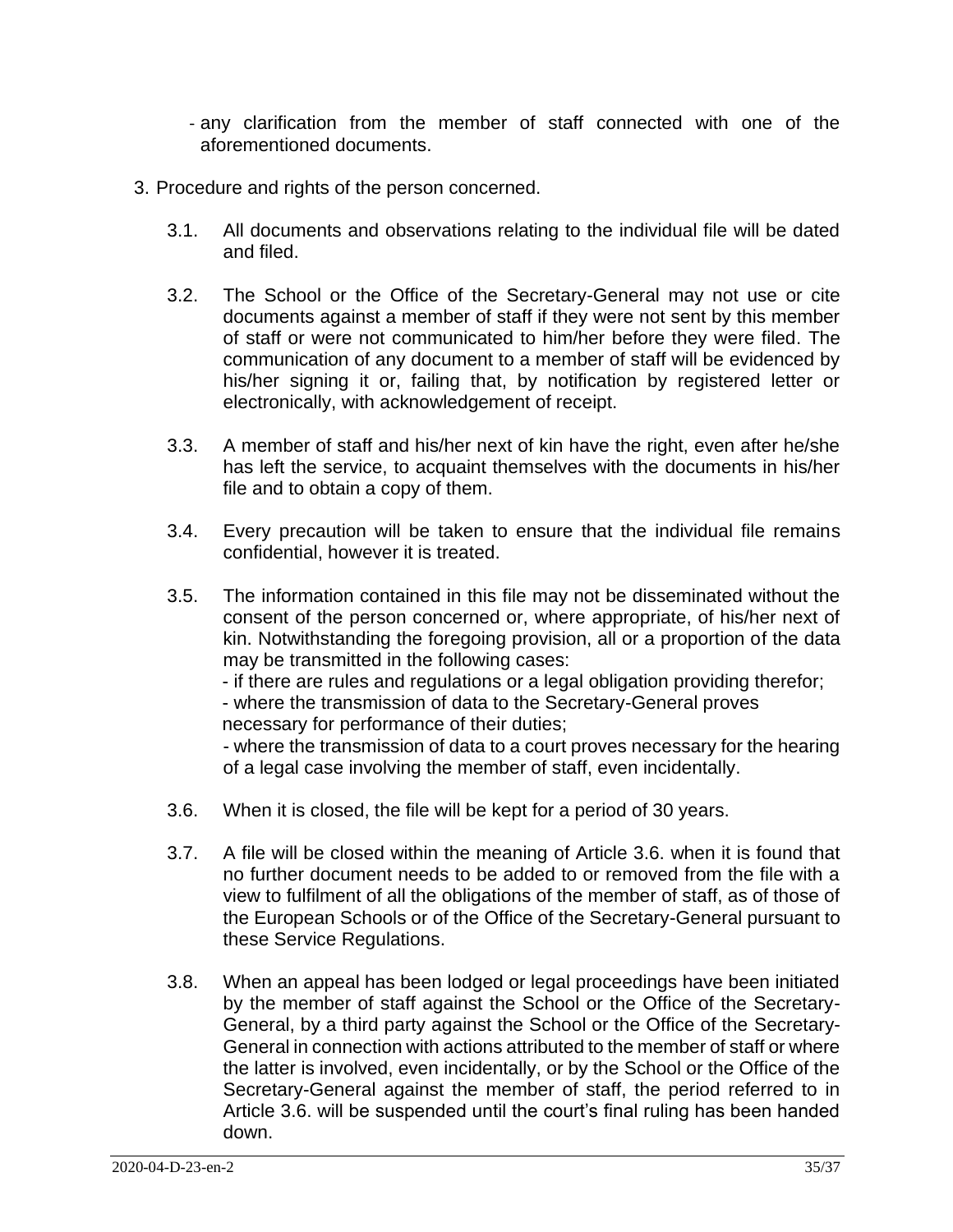3.9. The practical arrangements for management of files and of personal data will be defined in an implementing text, adopted by means of a memorandum.